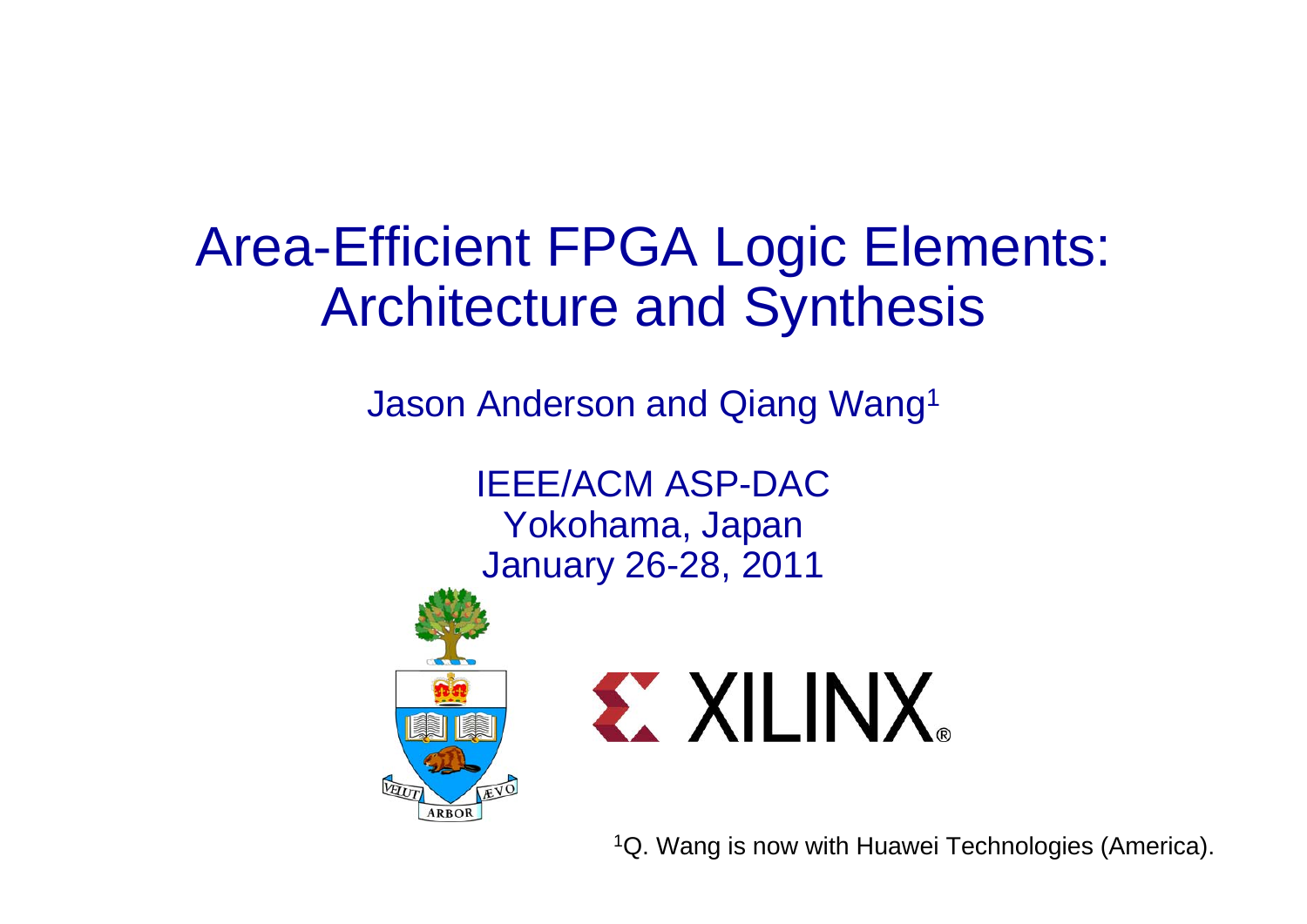## Want More for Same Money!





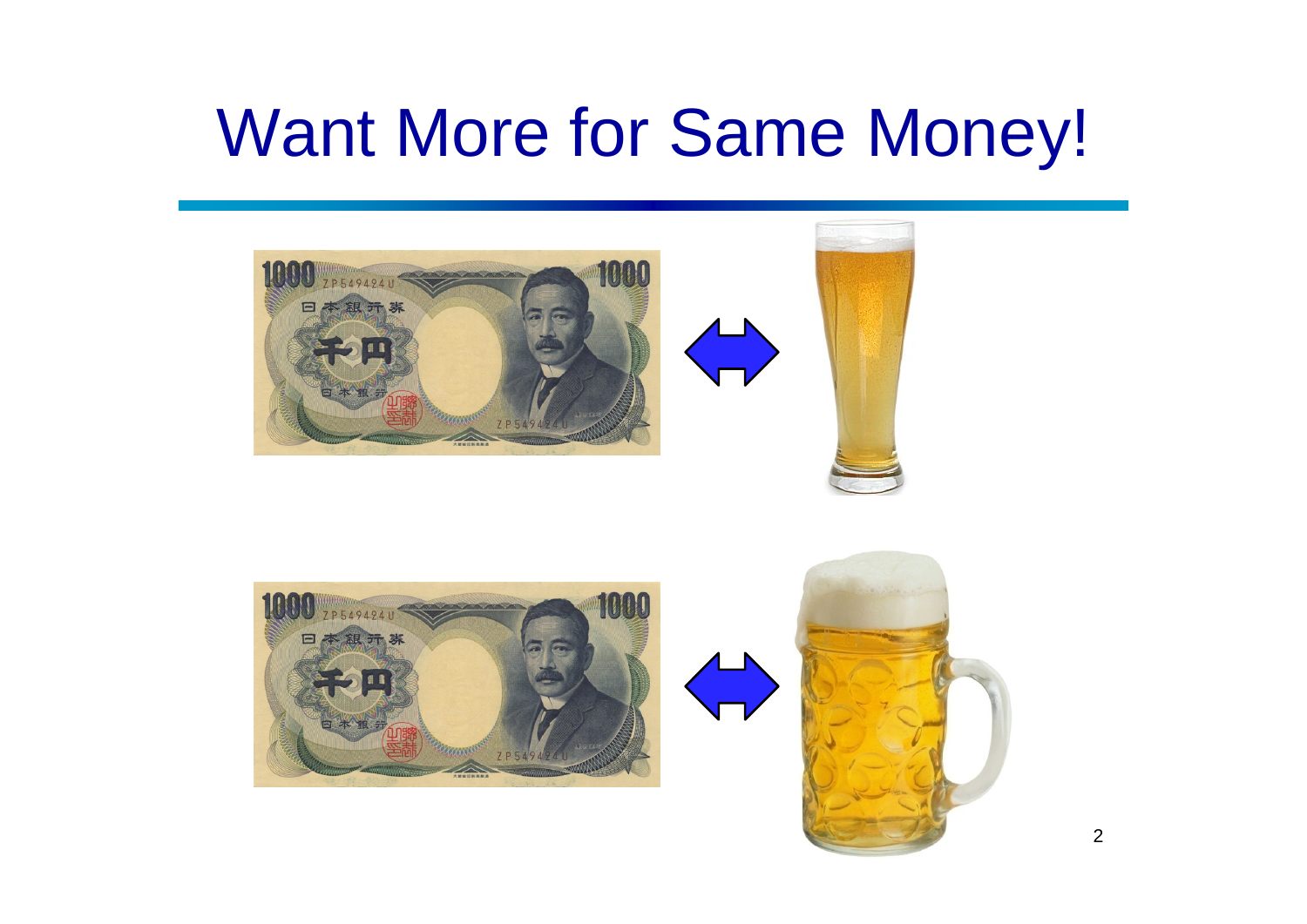## Logic Density Objective



**Goal: Implement more gates per unit area of silicon.**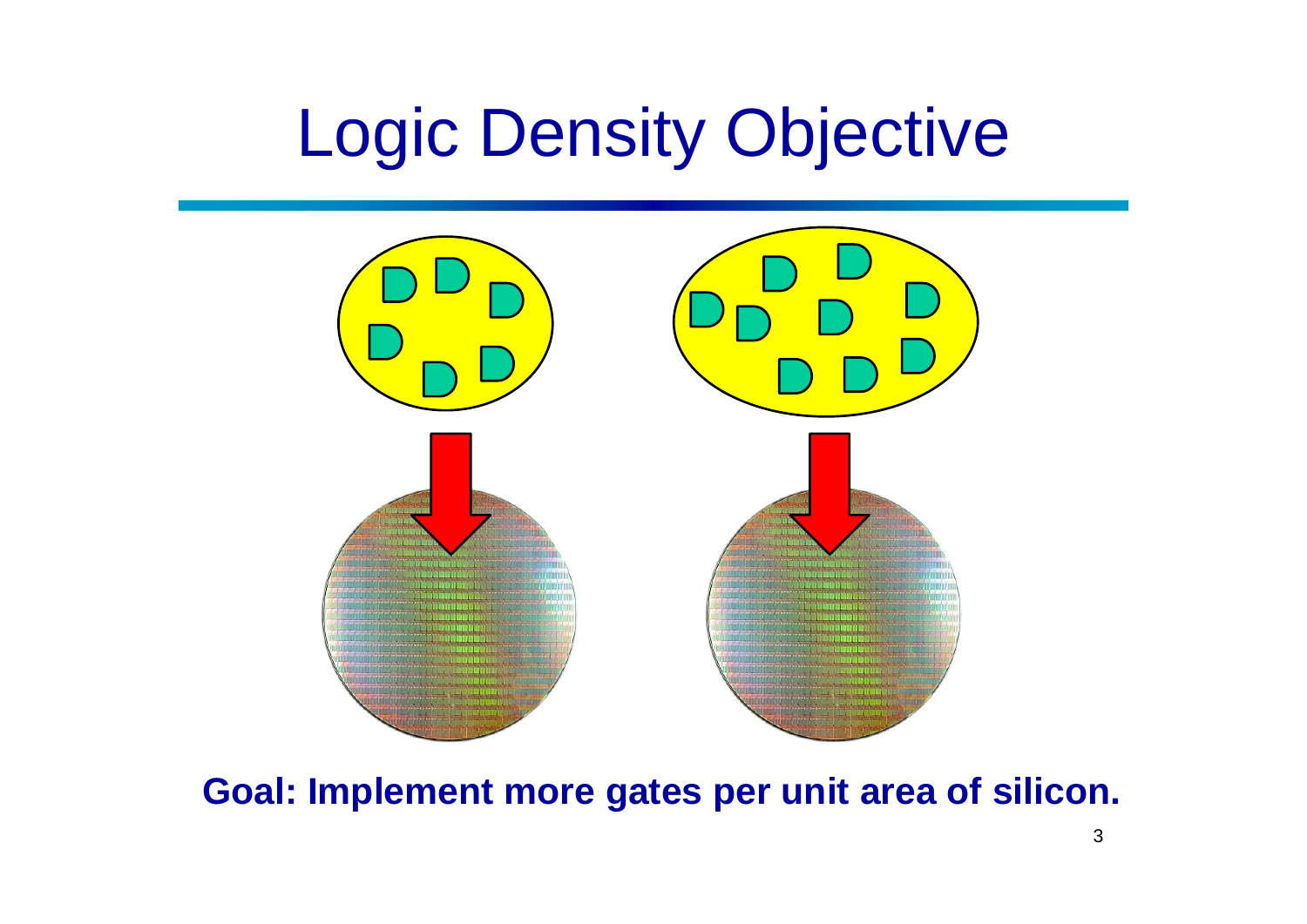# FPGA Logic Blocks

• Use LUTs to implement logic functions.



4**LUT size doubles with each input added.**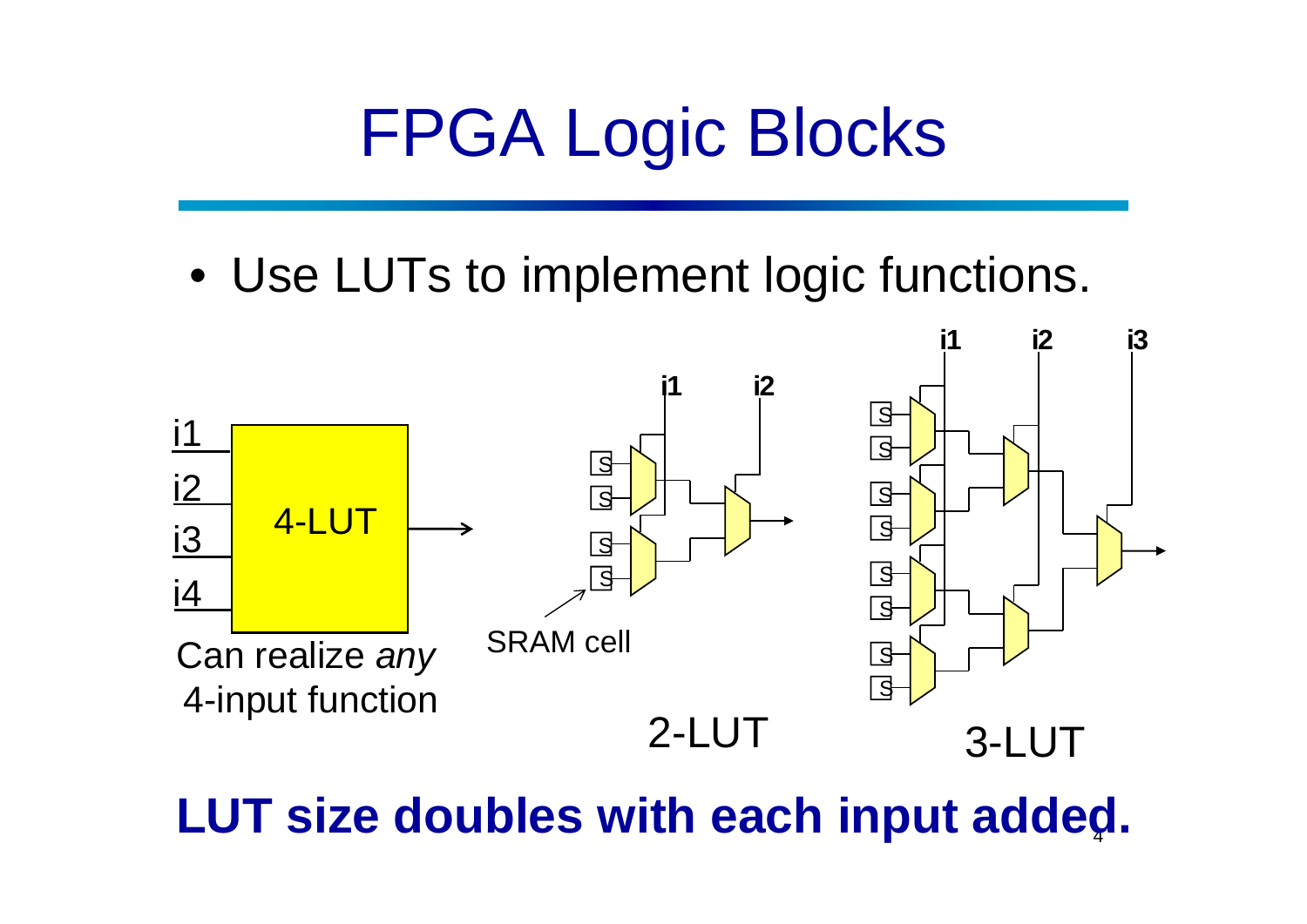# Today's FPGAs

- Modern FPGAs use 6-LUTs:
	- and the state of the state Fewer levels of logic vs. 4-LUTs  $\rightarrow$ leads to higher speed.
	- and the state of the state But, many logic functions use  $< 6$  inputs  $\rightarrow$ is hard to efficiently utilize 6-LUTs.
- 6-LUTs in modern chips "fracturable" to improve logic density.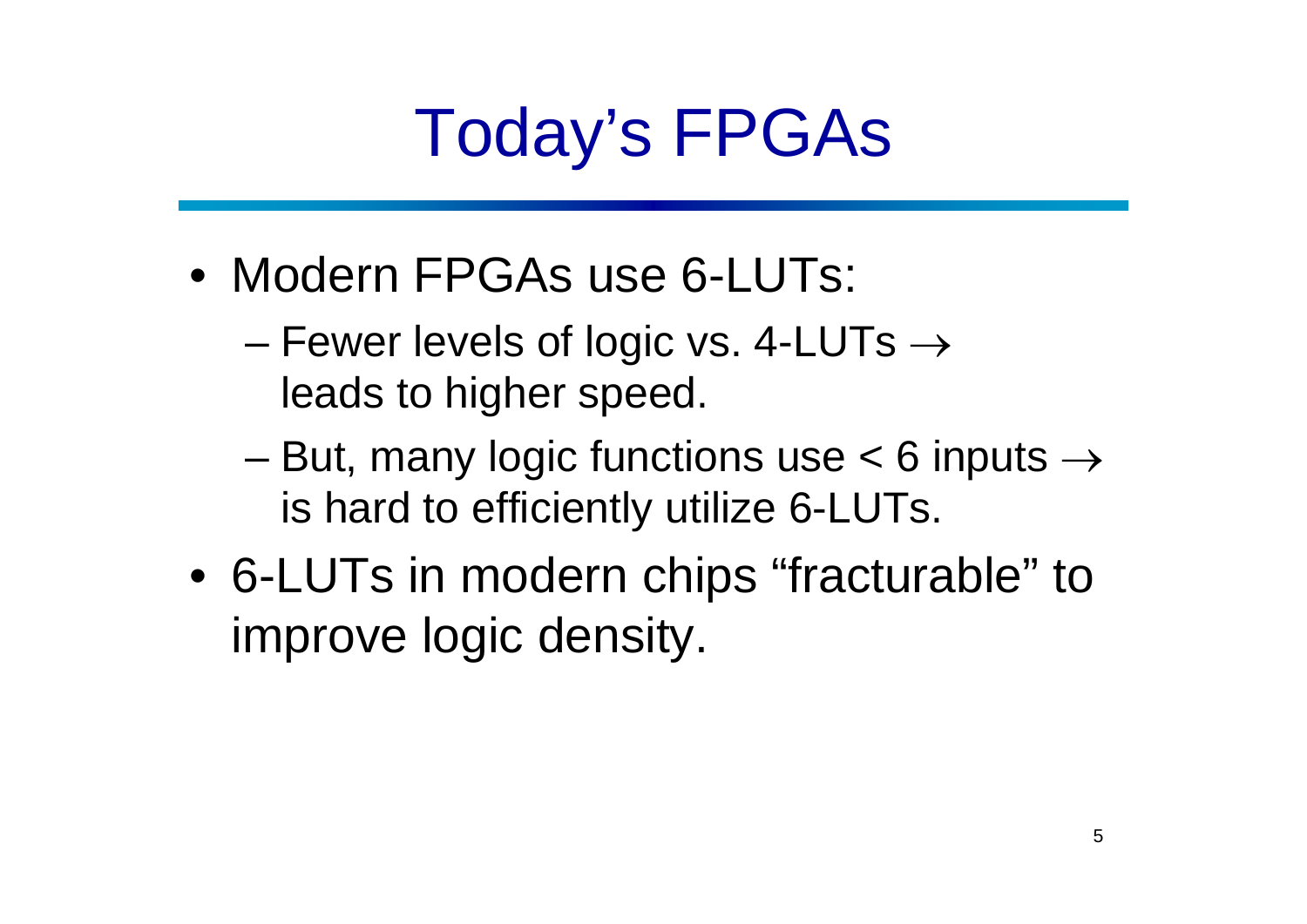# 6-LUT Implementation

- 64 SRAM cells.
- 63 2-to-1 multiplexers in the tree.

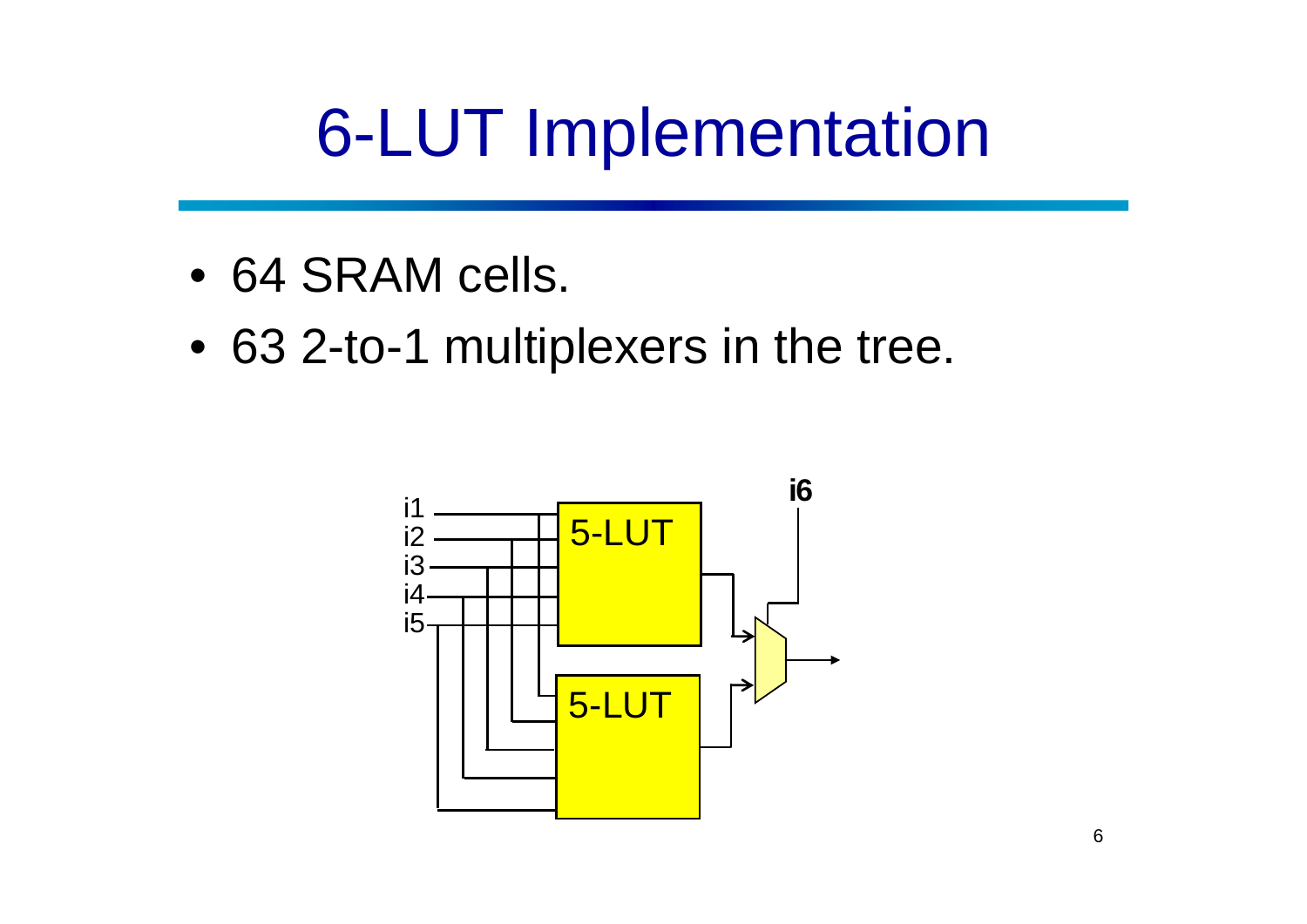# 6-LUTs in Commercial Chips

#### Xilinx Virtex-6 LUT



One 6-input function or any two functions that useup to 5 inputs.

#### Altera Stratix-IV ALM



One 6-input function, two 4-input functions, one 5-input function+ one 3-input function, others.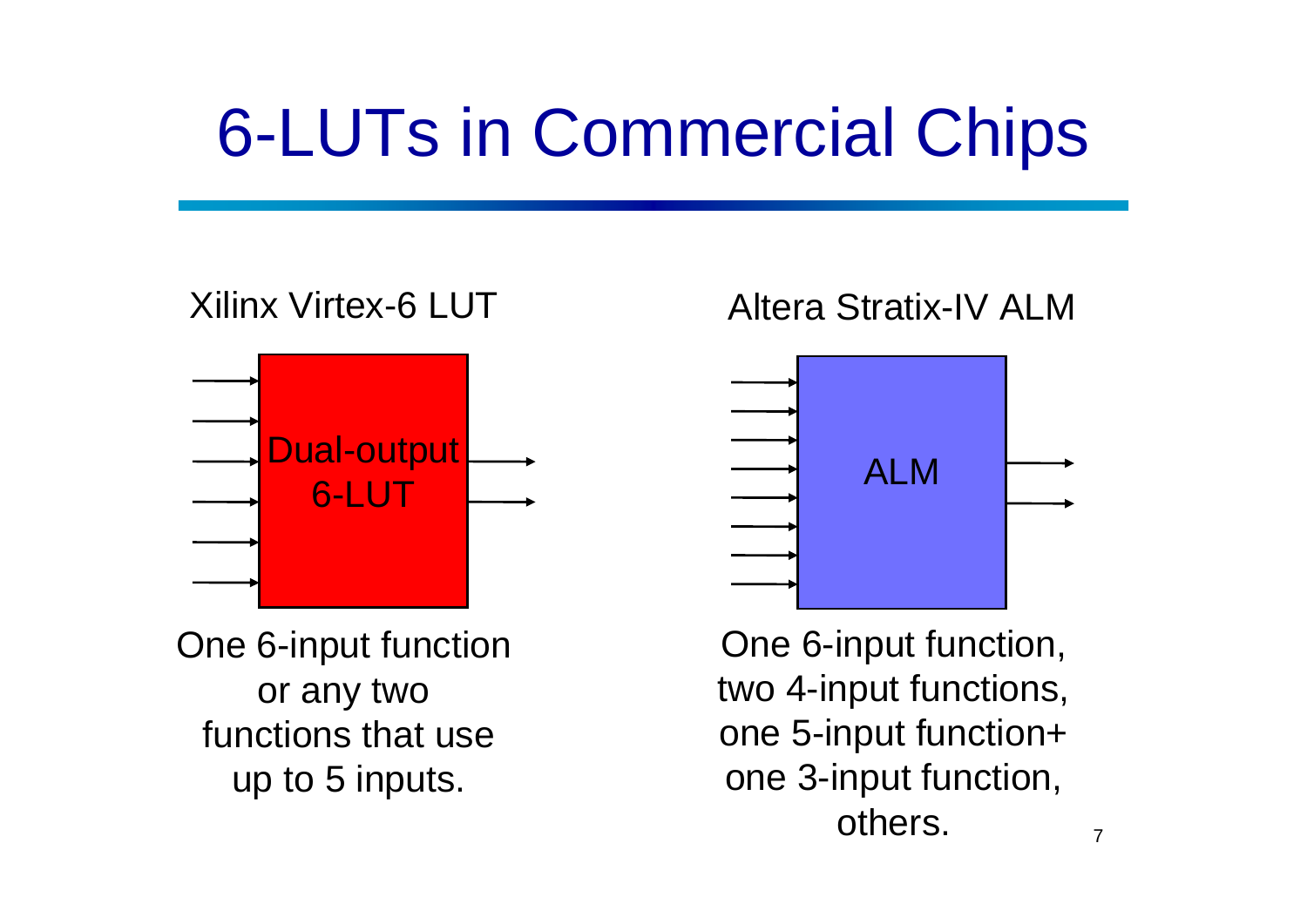#### Shannon Decomposition

• Consider Boolean function of n variables:

$$
g = f(x_1, x_2, ..., x_i, ..., x_n)
$$

Can decompose w.r.t. one of its variables x<sub>i</sub>:

$$
g = x_{i} \cdot f(x_{1}, x_{2}, ..., 1, ..., x_{n}) + \overline{x}_{i} \cdot f(x_{1}, x_{2}, ..., 0, ..., x_{n})
$$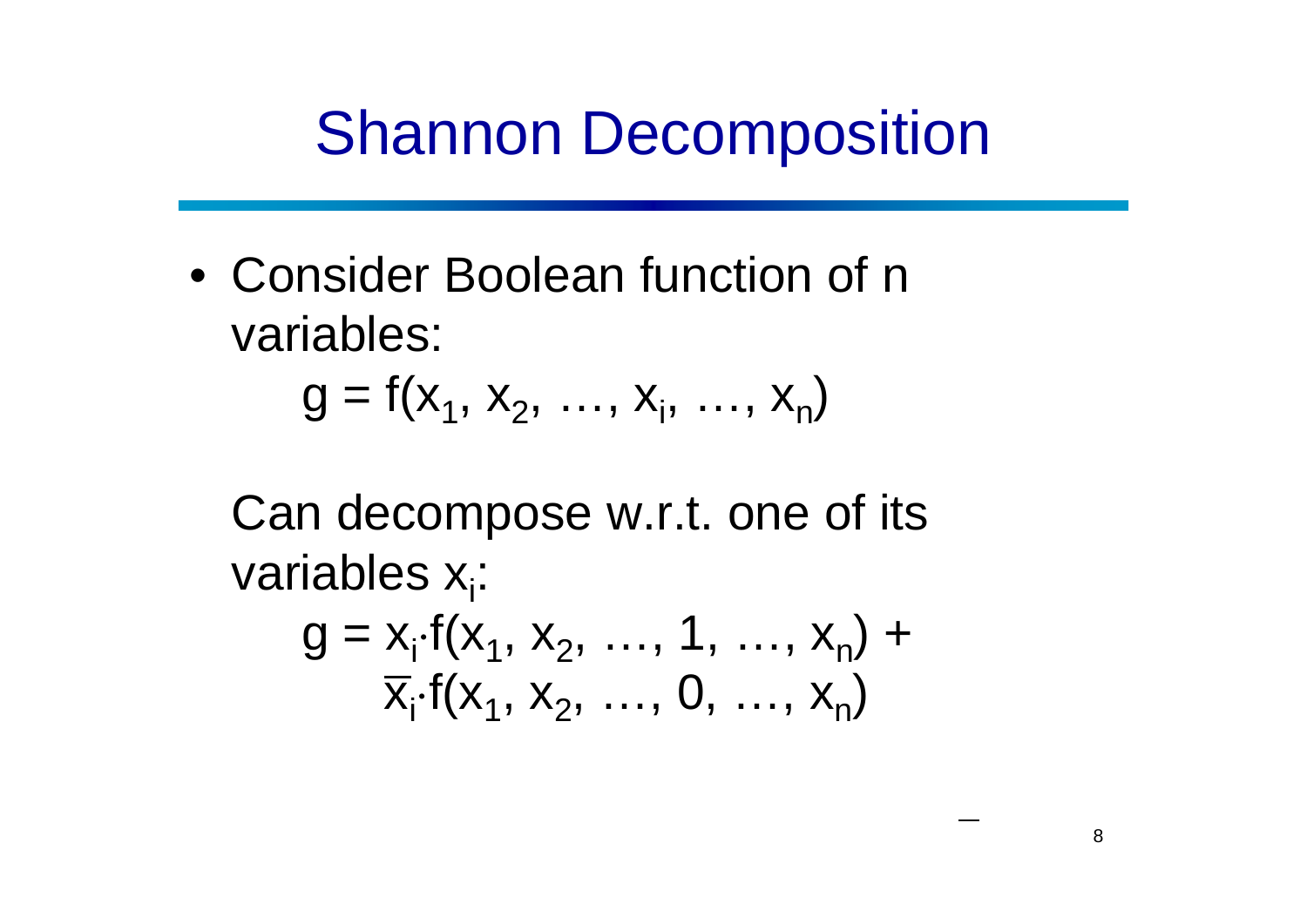#### Shannon Decomposition

• Consider Boolean function of n variables:

$$
g = f(x_1, x_2, ..., x_i, ..., x_n)
$$

Can decompose w.r.t. one of its variables x<sub>i</sub>:

$$
g = x_{i} \cdot f(x_{1}, x_{2}, ..., 1, ..., x_{n}) + \frac{\overline{x}_{i} \cdot f(x_{1}, x_{2}, ..., 0, ..., x_{n})}{\overline{x}_{i} \cdot f(x_{1}, x_{2}, ..., 0, ..., x_{n})}
$$
  
1-cotactor (g<sub>x<sub>i</sub></sub>)

)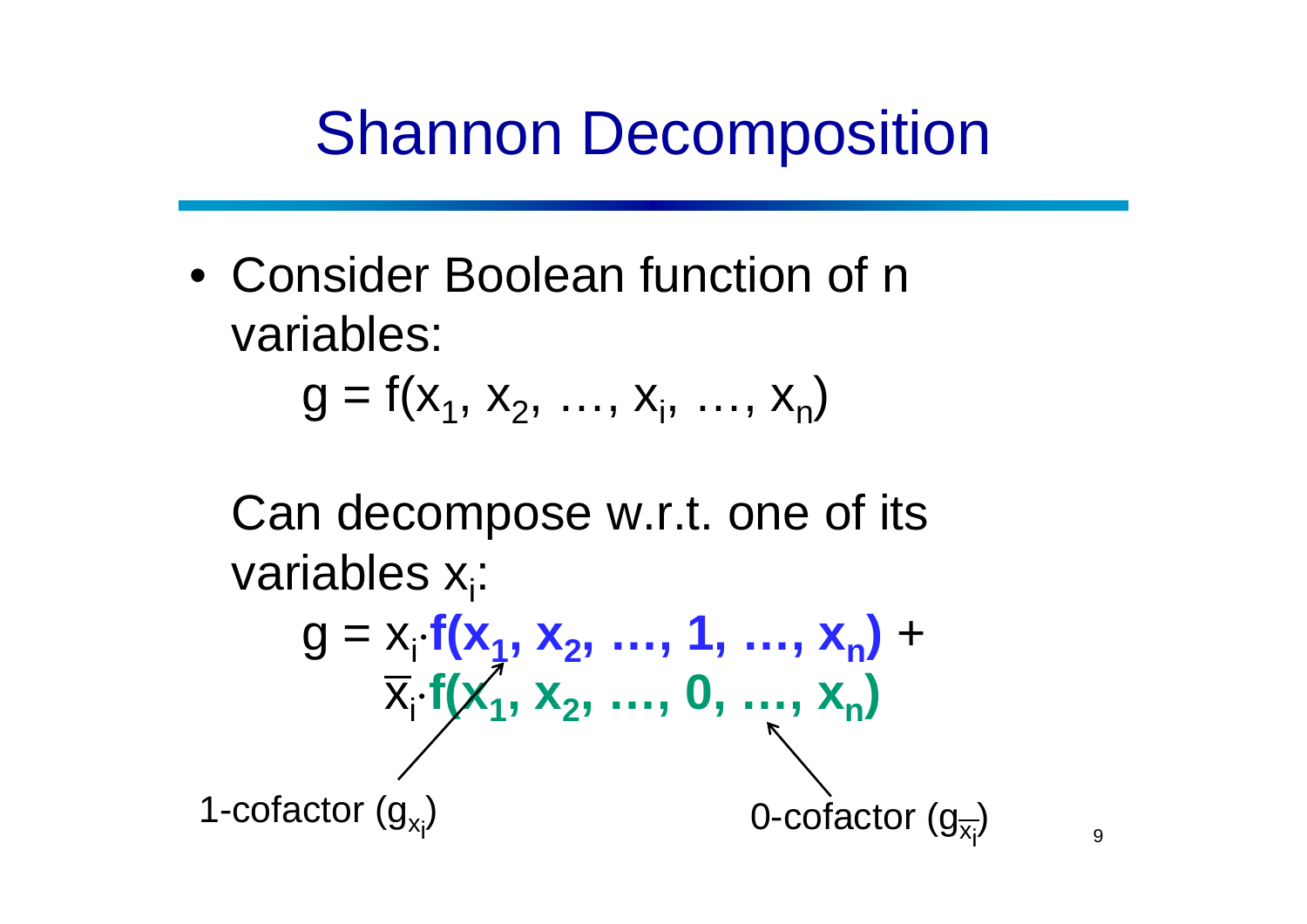### Co-Factor Properties

- Use  $\mathbf{g}_{\mathbf{x}_i}$  to represent the # of variables in the co-factor:
	- *Size* of the co-factor.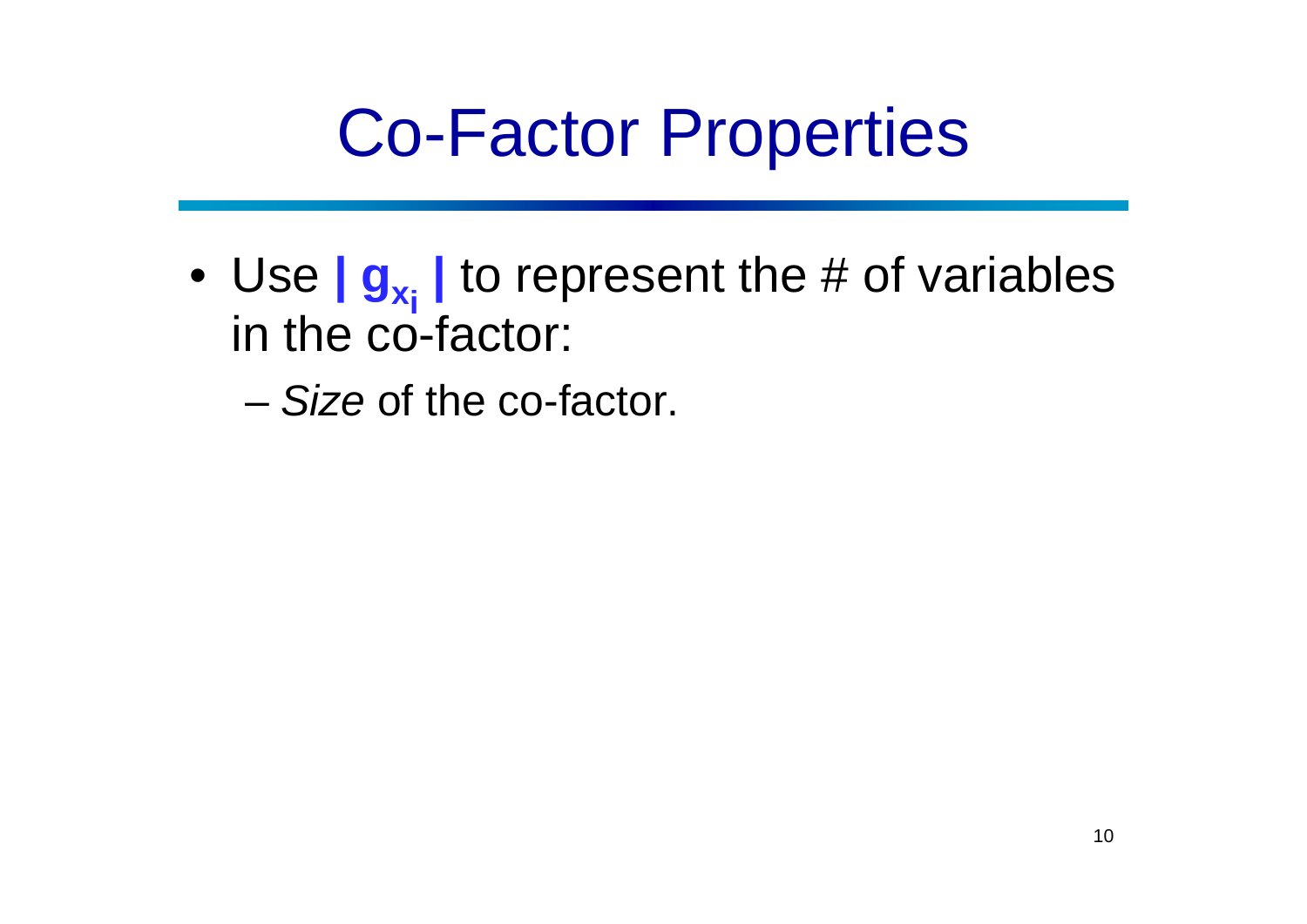# Trimming Input Concept

- A **k**-variable logic function, g = f(x<sub>1</sub>, ..., x<sub>k</sub>) has a *trimming input* x<sub>i</sub> if either **| g xi |** <sup>&</sup>lt; **k** -1, or if **| g xi |** <sup>&</sup>lt; **k** -1.
- **Example (4 variables):**   $q = ac + a'b'd + d'a$ 1-cofactor: g<sub>d</sub> = ac + a'b' (3 variables) 0-cofactor:  $g_{d'} = ac + a = a$  (1 variable)
- **d is a trimming input.**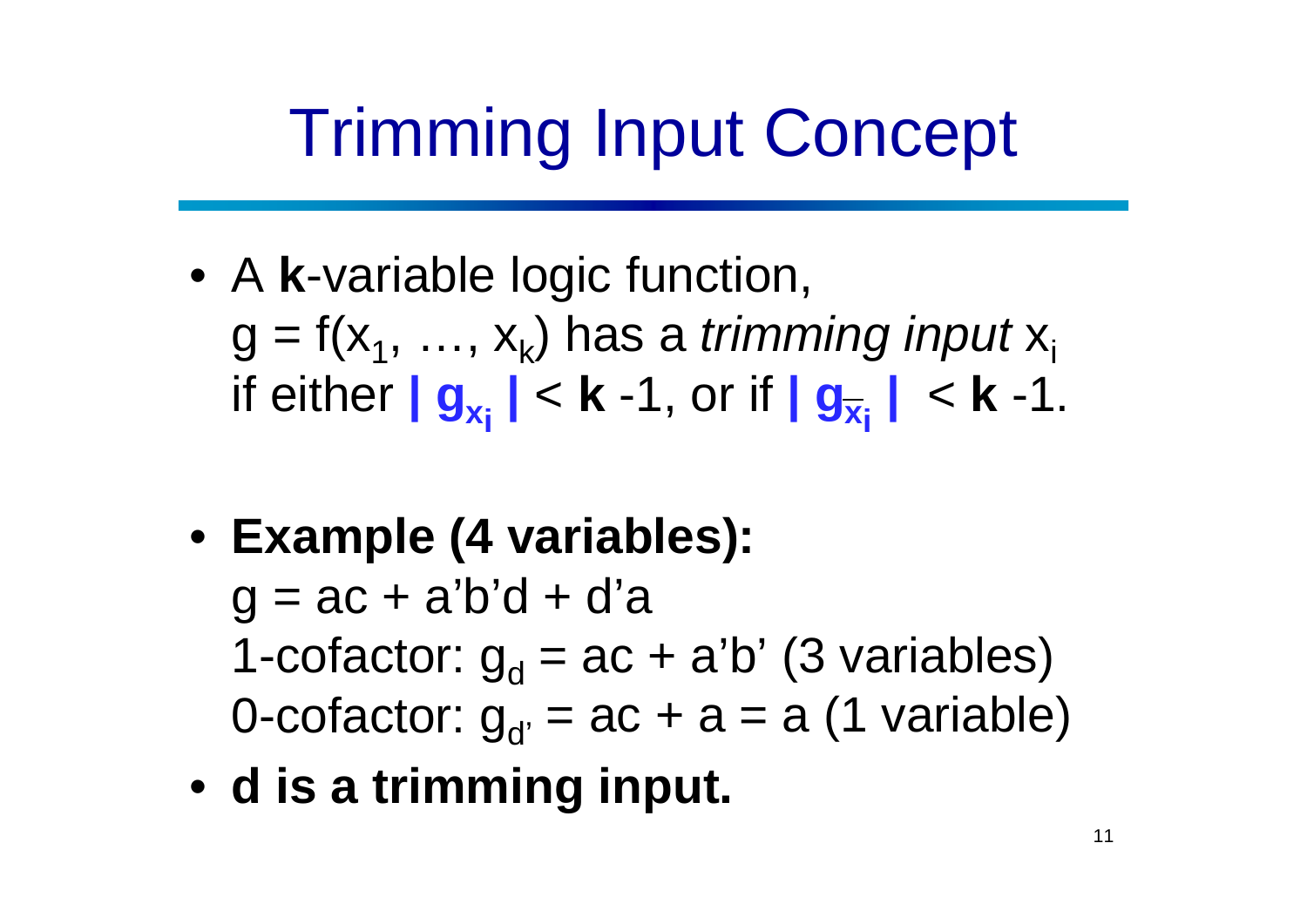#### How Common Are Trimming Inputs?

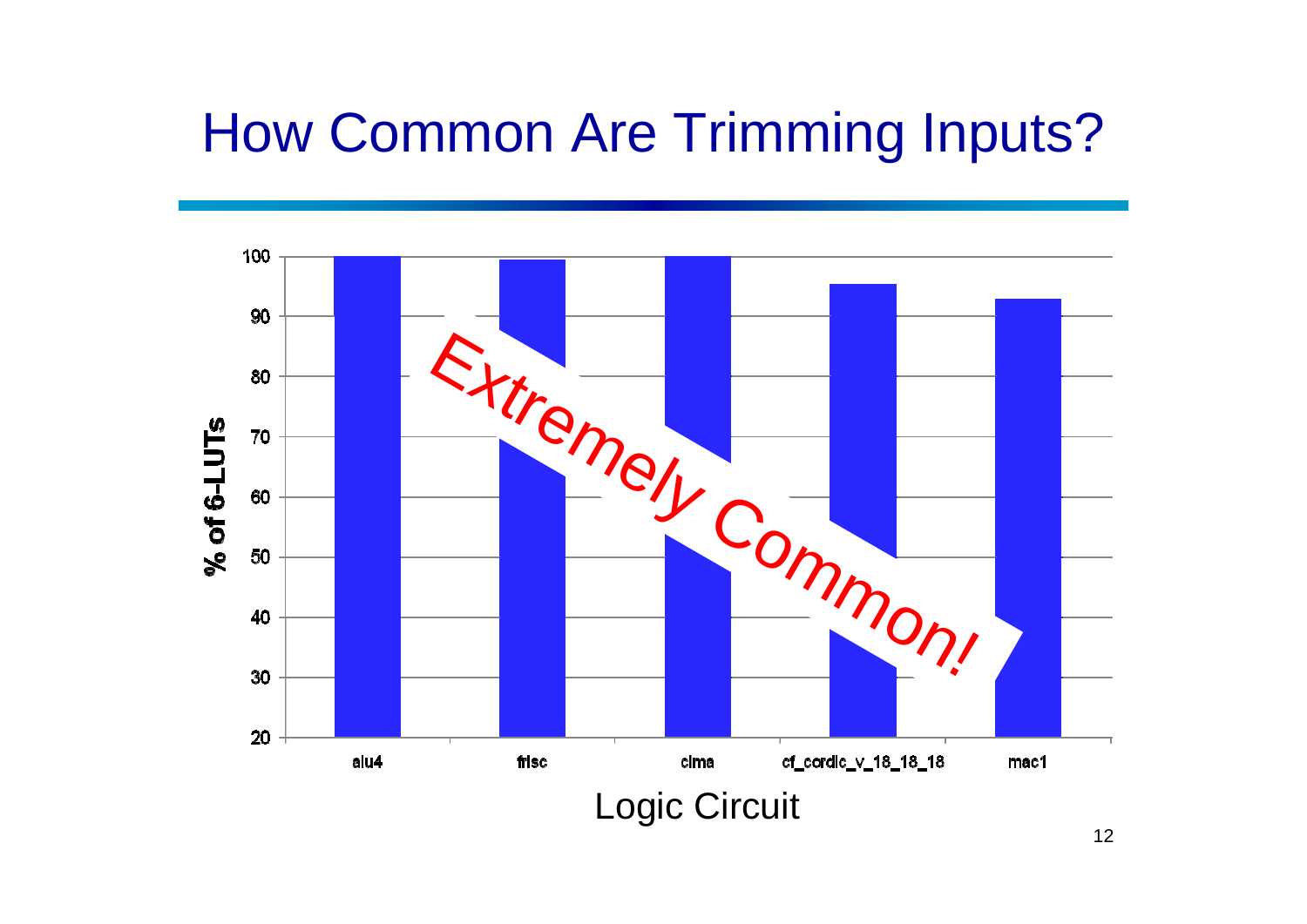#### Proposed 5+4-LUT Architecture

• 6-variable functions with a trimming input can fit into:



13 Contains:  $32 + 16 + 1 = 49$  SRAM cells (vs. 64 in 6-LUT)  $31 + 15 + 2 = 48$  2-to-1 multiplexers (vs. 63 in 6-LUT)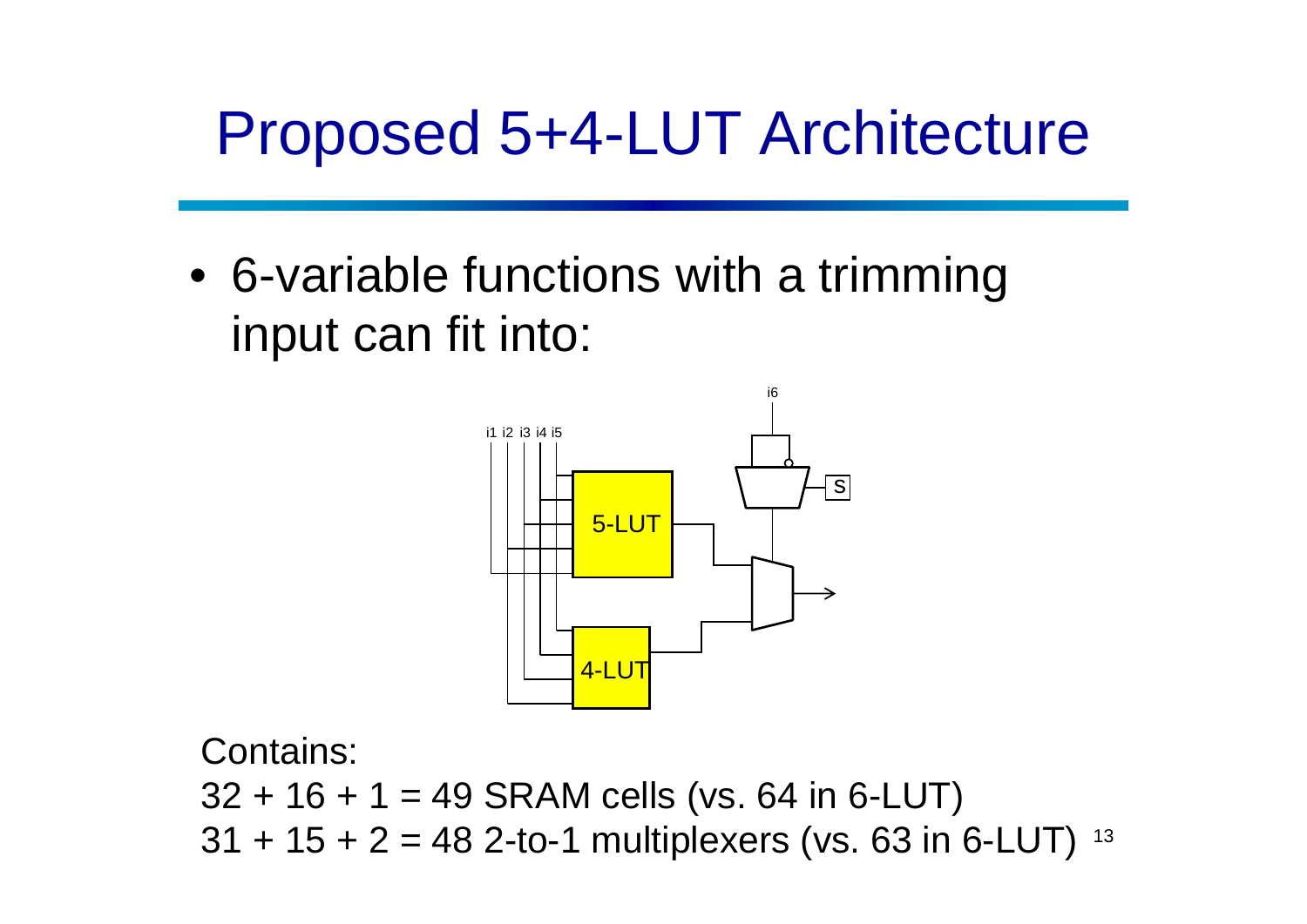# Gating Input Concept

- A k-variable logic function, g = f(x<sub>1</sub>, ..., x<sub>k</sub>) has a *gating input* x<sub>i</sub>  $\| \mathbf{g}_{\mathbf{x}_{\mathbf{i}}} \| = 0, \text{ or if } \| \mathbf{g}_{\overline{\mathbf{x}}_{\mathbf{i}}} \| = 0.$
- *Interpretation:* The (gating) state of x<sub>i</sub> causes g to be logic-0 or logic-1.
- Example (4-variables):  $q = (a+b+c)d$ 1-cofactor: g<sub>d</sub> = a+b+c (3 variables) 0-cofactor:  $g_{d'}$  = logic-0 (0 variables)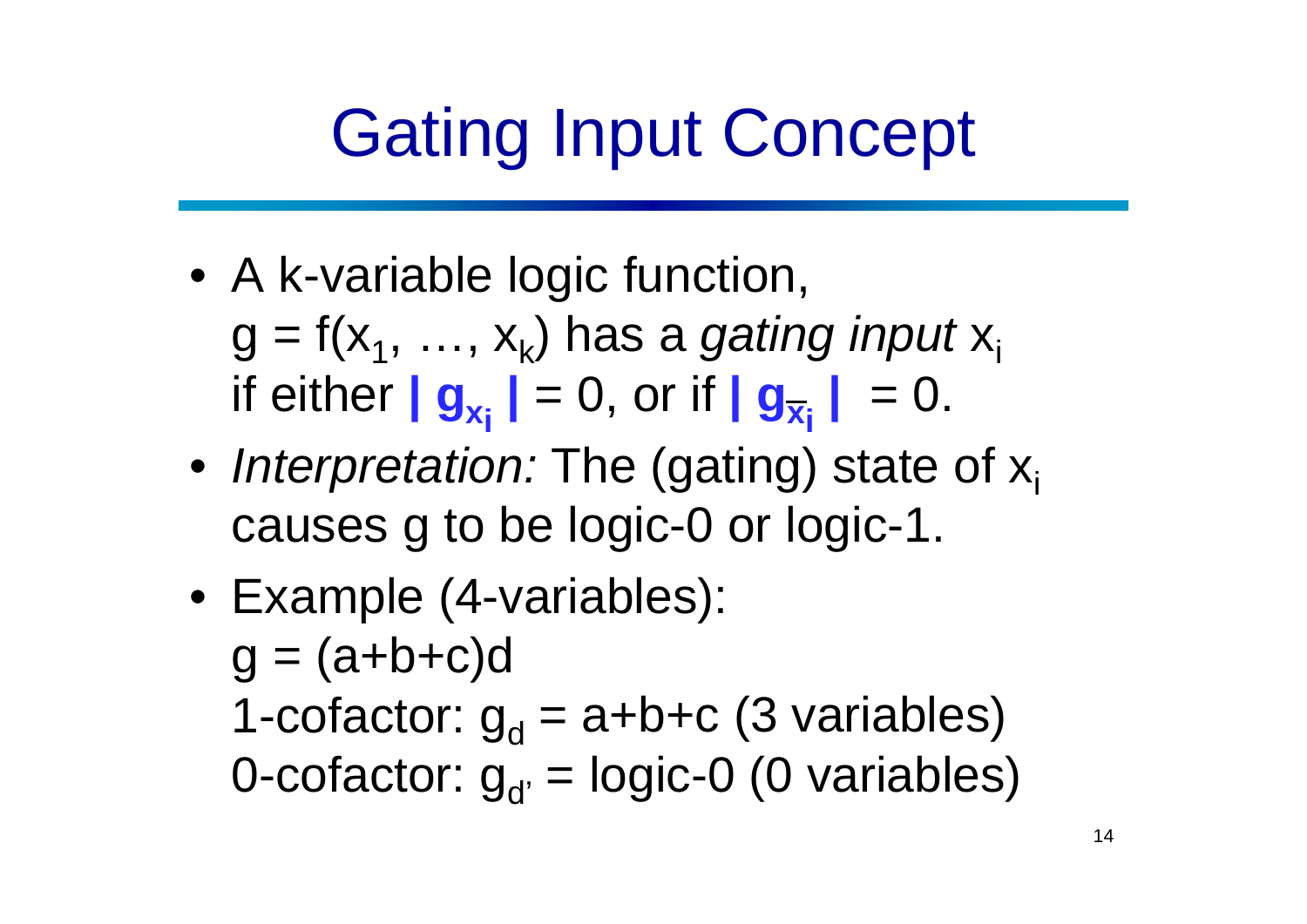#### How Common are Gating Inputs?

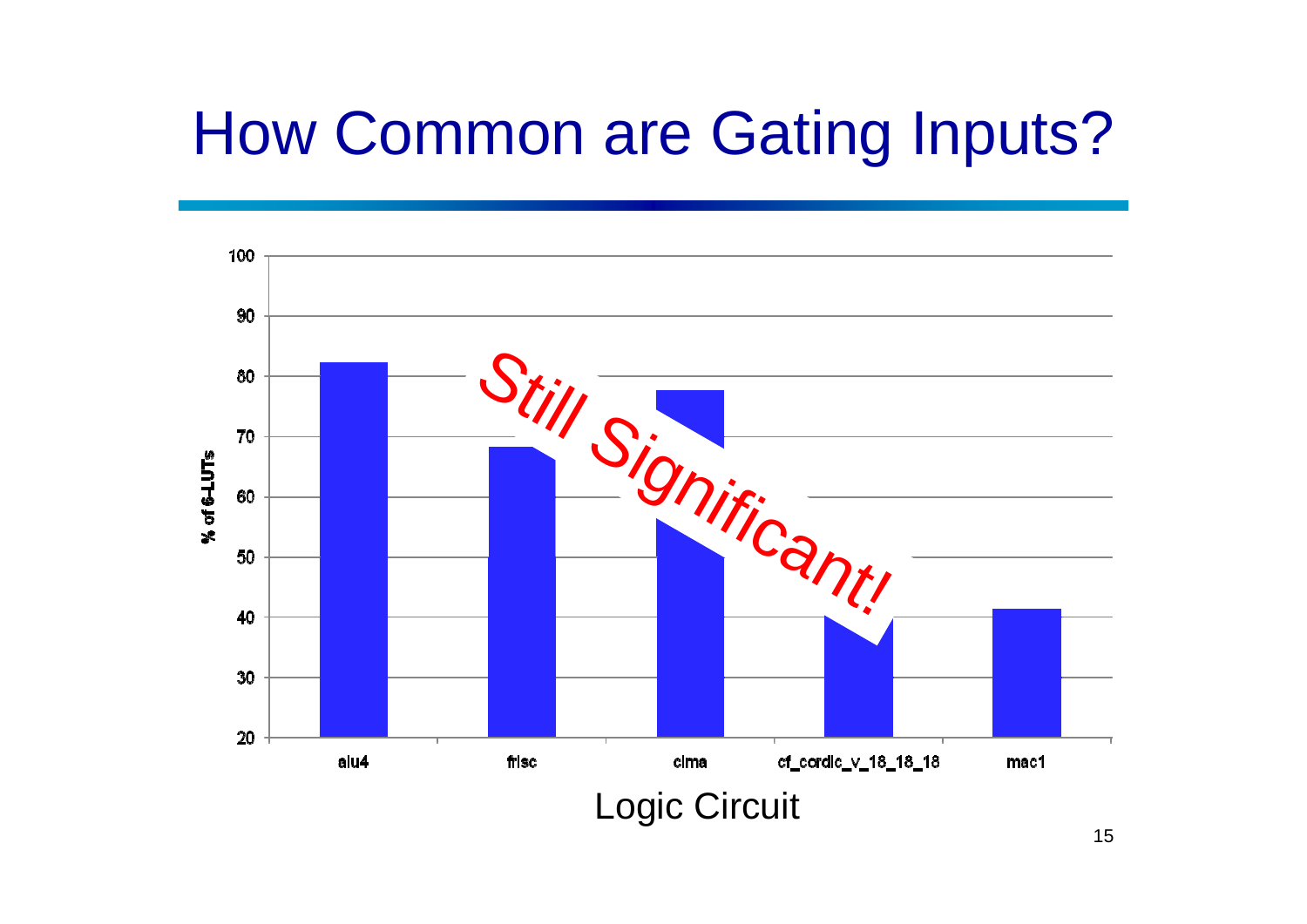#### Proposed Extended 5-LUT Architecture

• 6-variable functions with a gating input can fit into:



Contains:  $32 + 2 = 34$  SRAM cells (vs. 64)  $31 + 2 = 33$  2-to-1 multiplexers (vs. 63)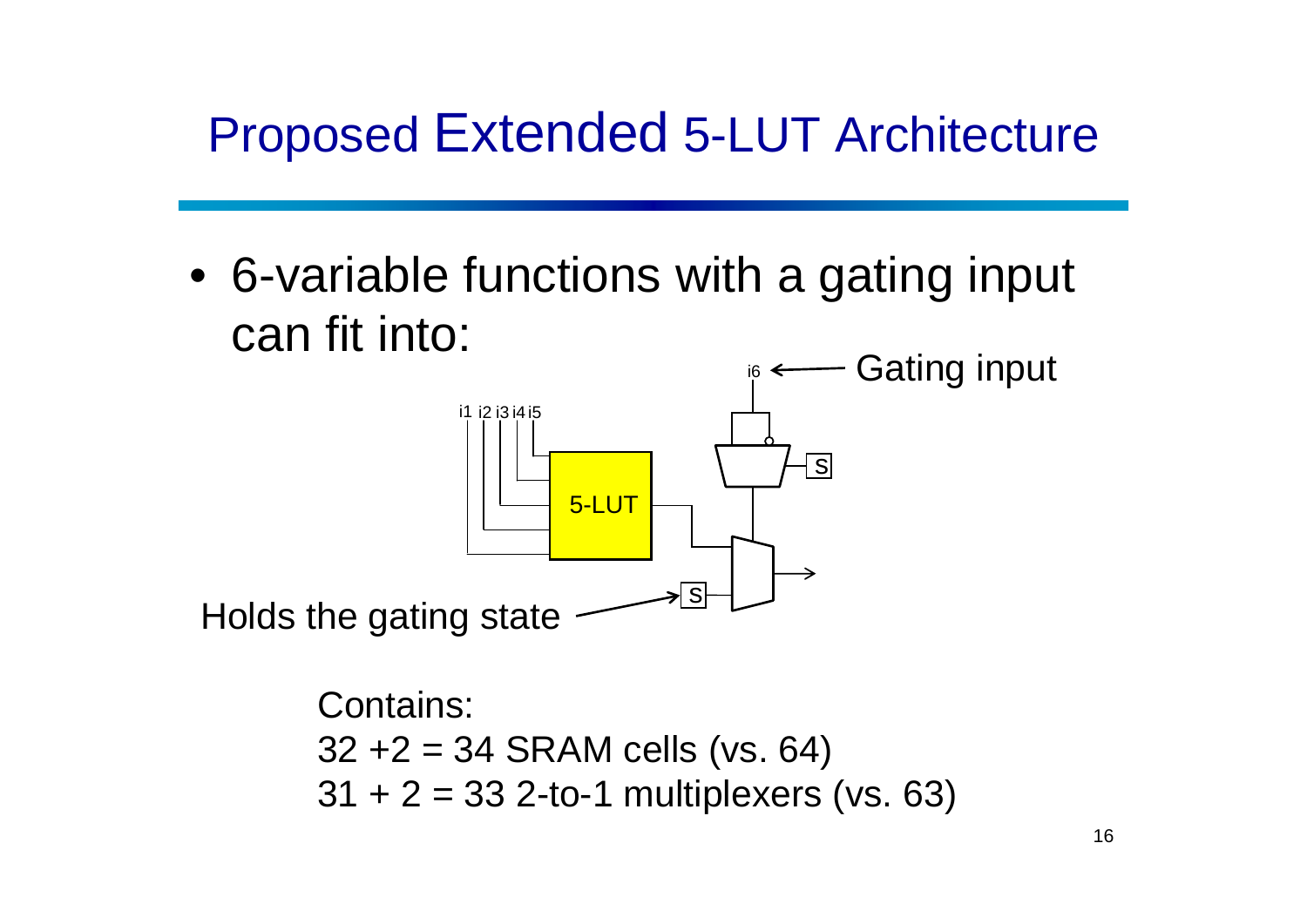### Additional Architectures



35 SRAM cells

28 SRAM cells

27 SRAM cells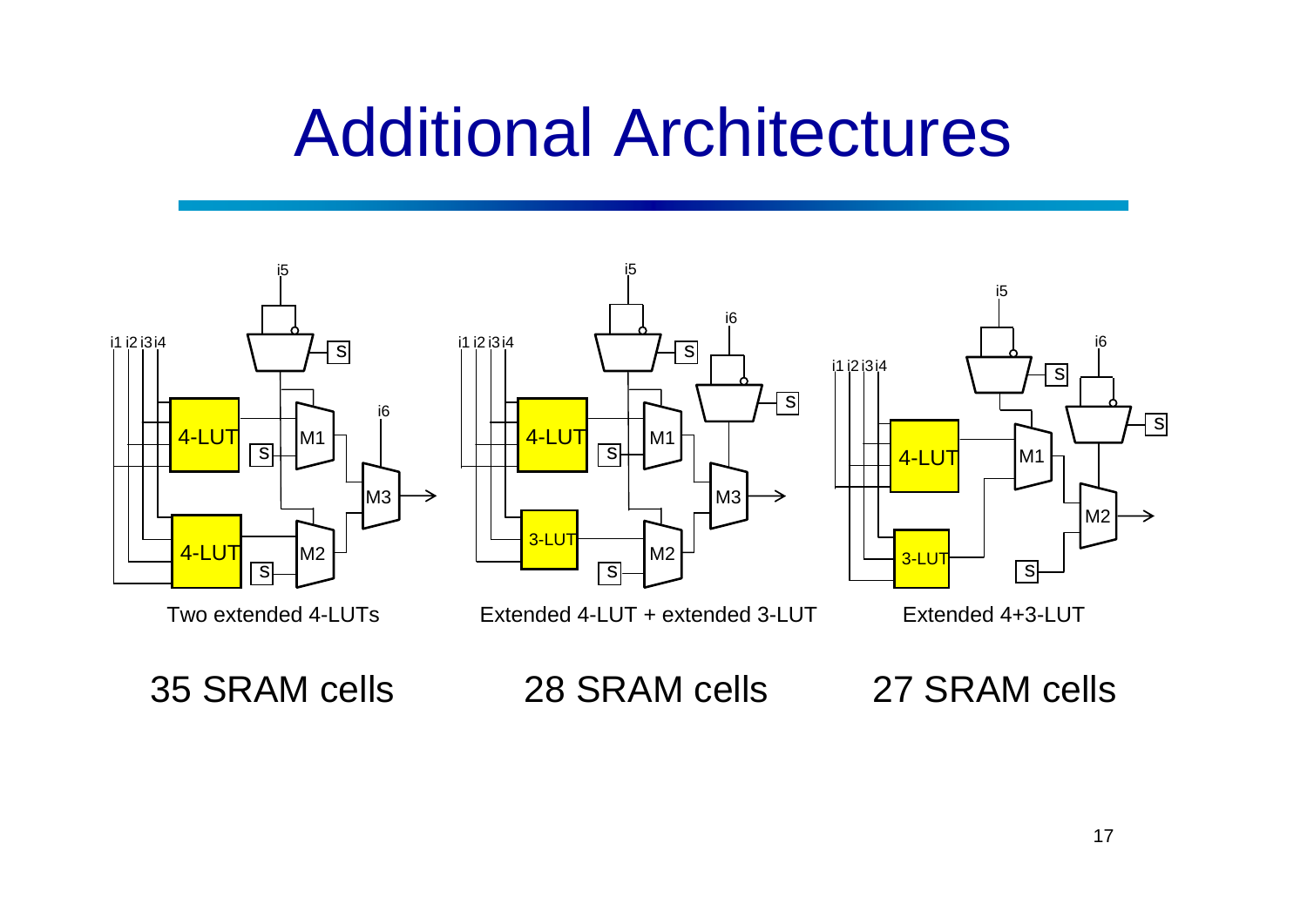# ABC Logic Synthesis

- Mainly developed at UC Berkeley [Primary developer: Mishchenko starting 2005/2006].
- Uses an **AND-INVERTER graph (AIG)**:



•Quality LUT mapping solutions.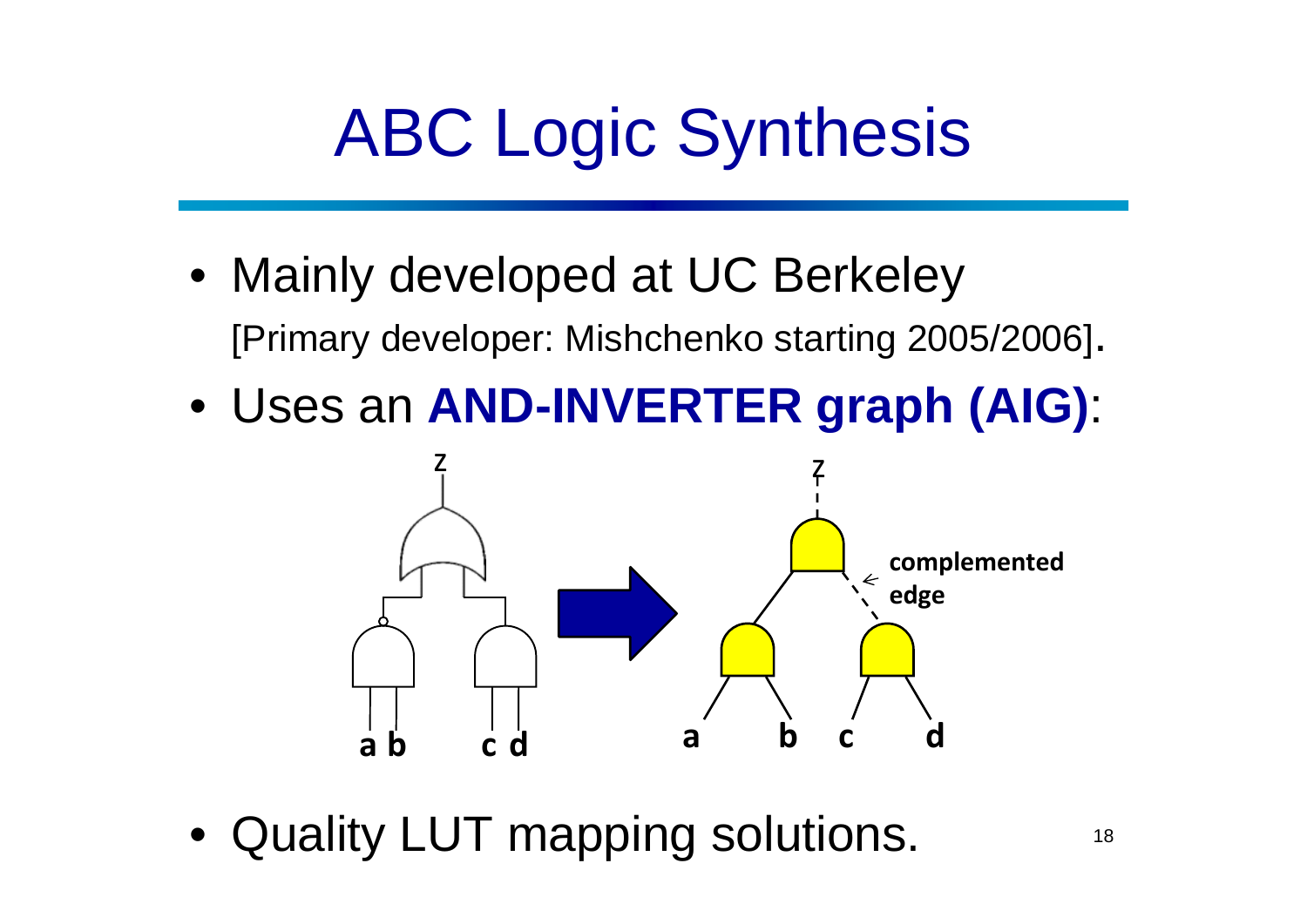# Finding Shannon Co-Factors is Easy in ABC



**Observation:** setting an AIG input to logic-0 or logic-1 simply "eliminates"a chunk of the AIG.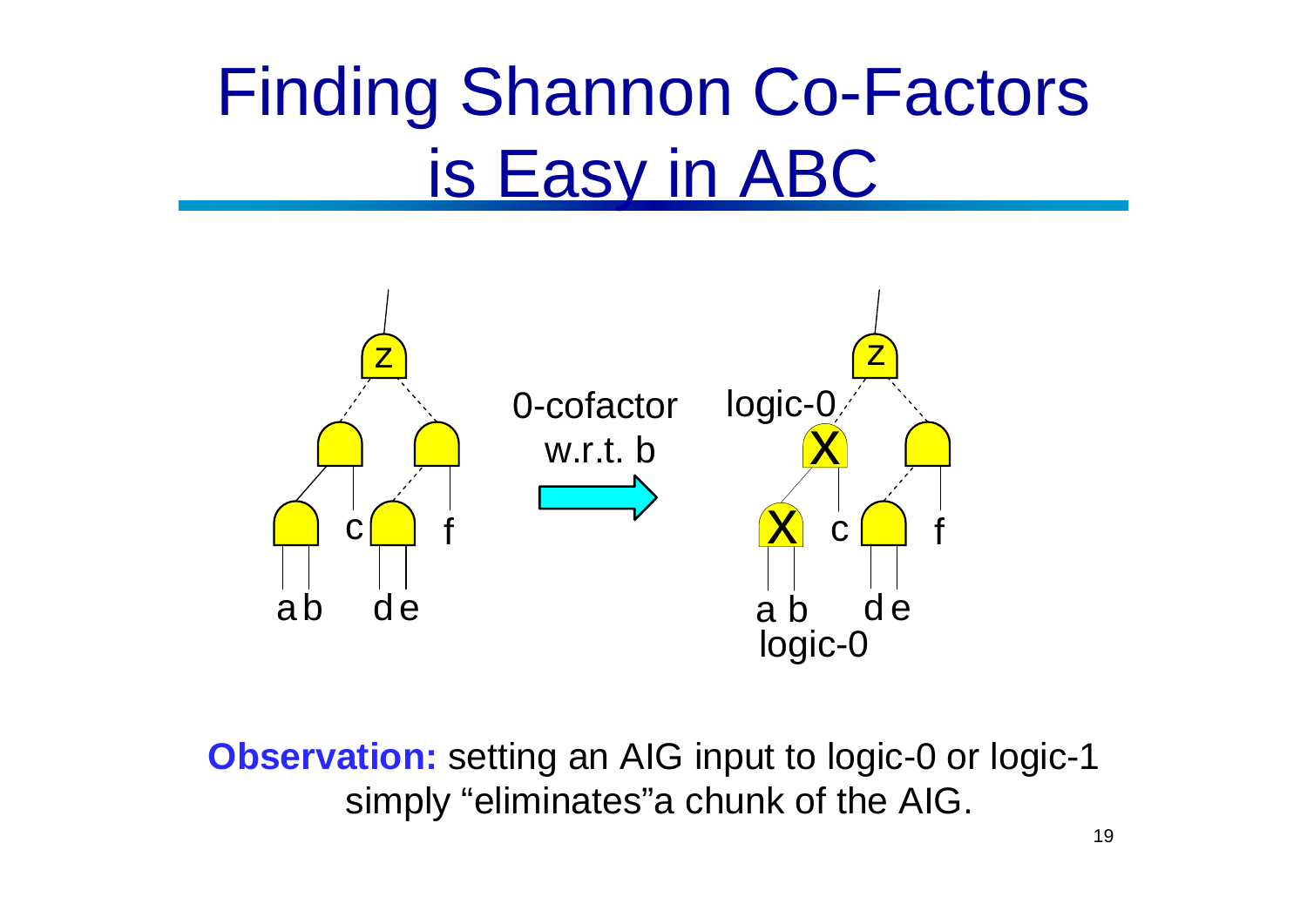# Finding Shannon Co-Factors is Easy in ABC



**Observation:** setting an AIG input to logic-0 or logic-1 simply "eliminates"a chunk of the AIG.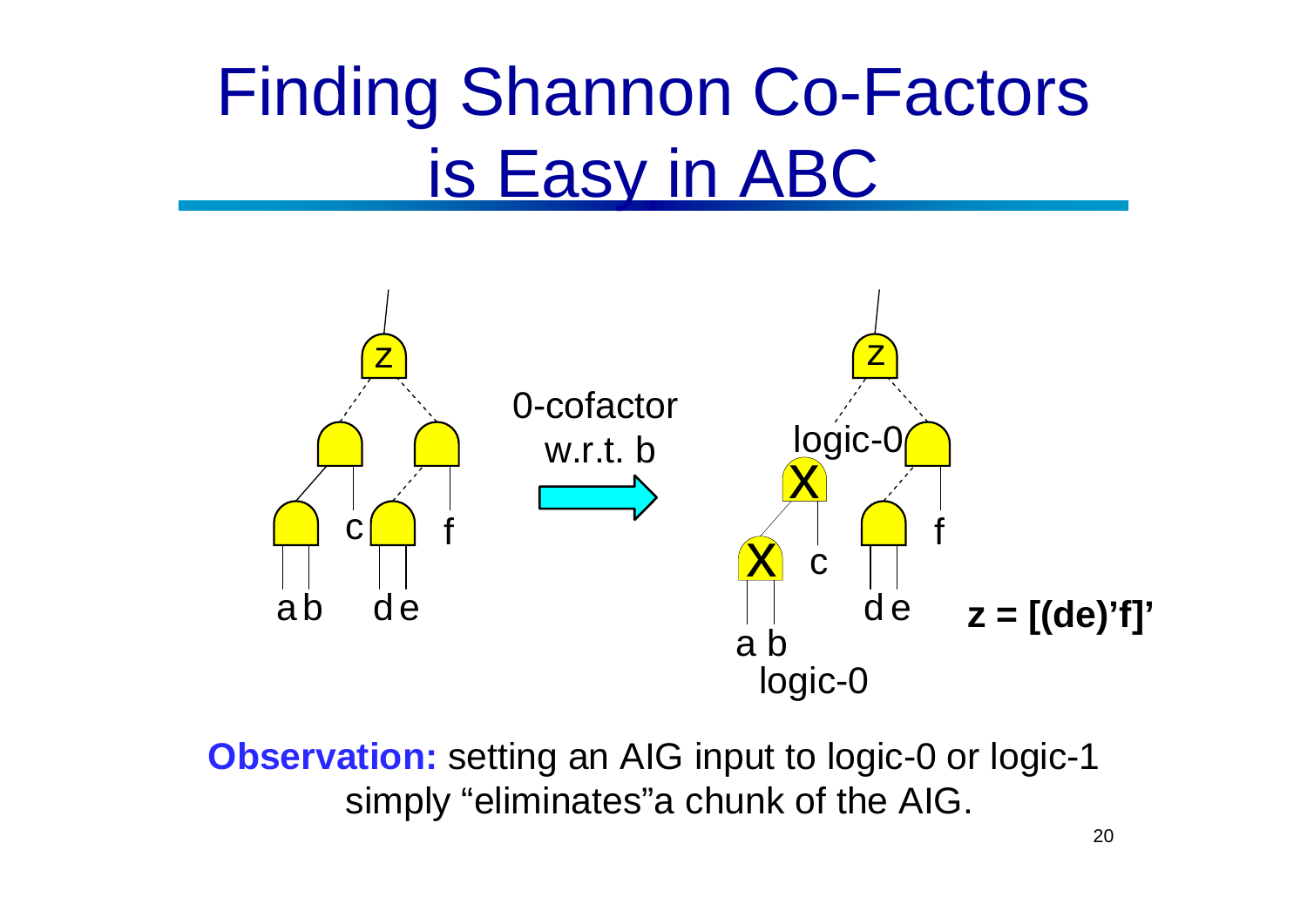# FPGA Technology Mapping



21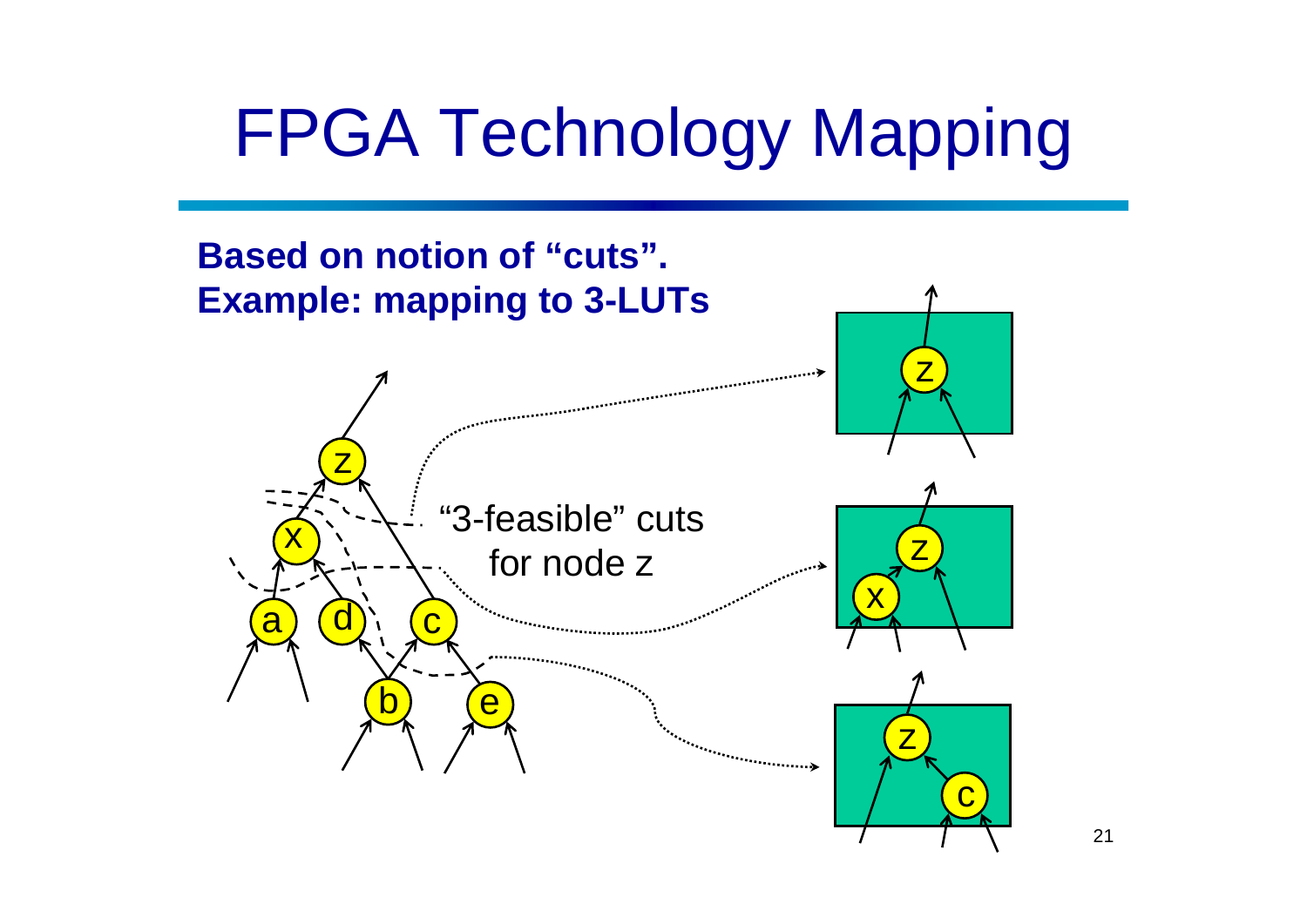# Tech Mapping to K-LUTs

- 1. Walk circuit DAG from PIs to POs:
	- and the state of the state Compute K-feasible cuts for each node.
	- – Select a "best" cut for each node:
		- •Best: area, depth, power, etc.
- 2. Walk circuit DAG from POs to PIs:
	- and the state of the state Construct mapped network by instantiating the selected best cuts.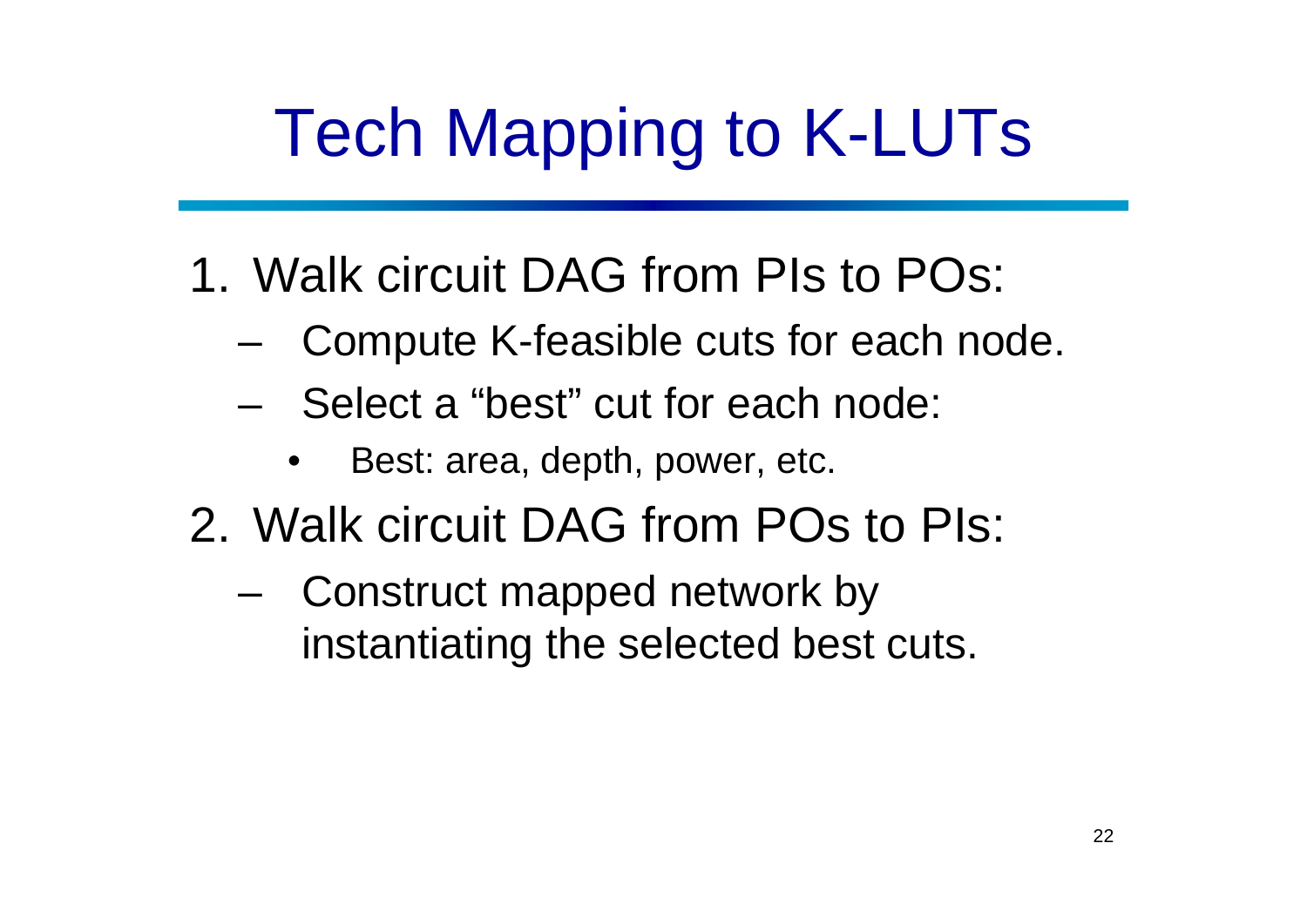# Technology Mapping

- Discard cuts that do not meet requirements of target architecture.
	- –Easy check with AIGs/Shannon decomp.
- **Example:**



Consider a cut C for function g: 1) If  $|InputStream(*C*)| < 6$ , C qualifies. 2)If  $|InputStream|D|| = 6$ , C qualifies iff ∃ i <sup>∈</sup> Inputs(C) such that  $|g_i|$  < 5 or  $|g_i|$  < 5.

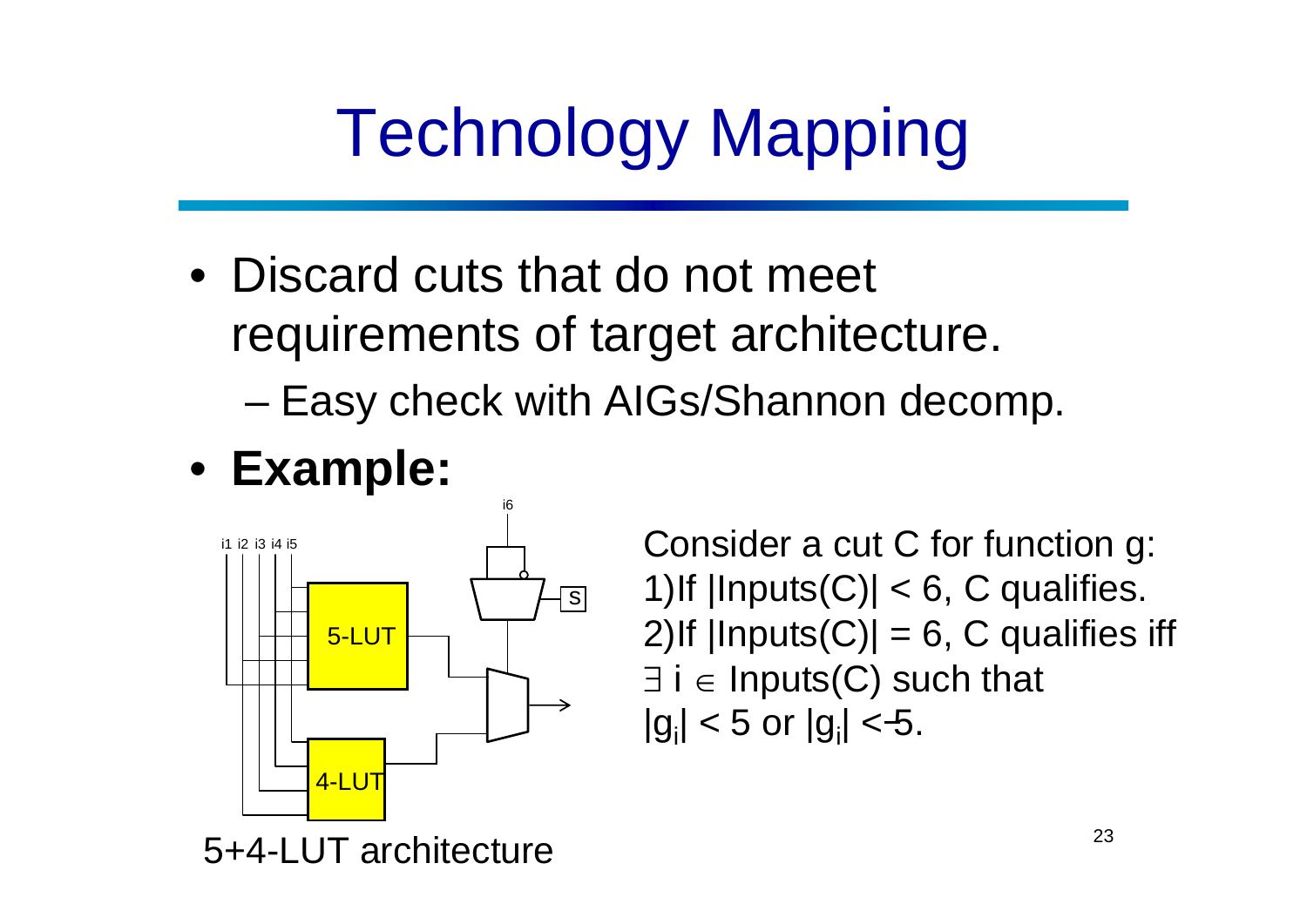# Technology Mapping

• Example 2:



Two extended 4-LUTs

Which functions can fit?

- 1)Any function that uses  $\leq$  4 inputs. 2)Any 5-input function.
- 3)Any 6-input function where:
- a) both co-factors w.r.t. an input require no more than 4 distinct variables OR
- b) both co-factors w.r.t. an input have a (different) gating input.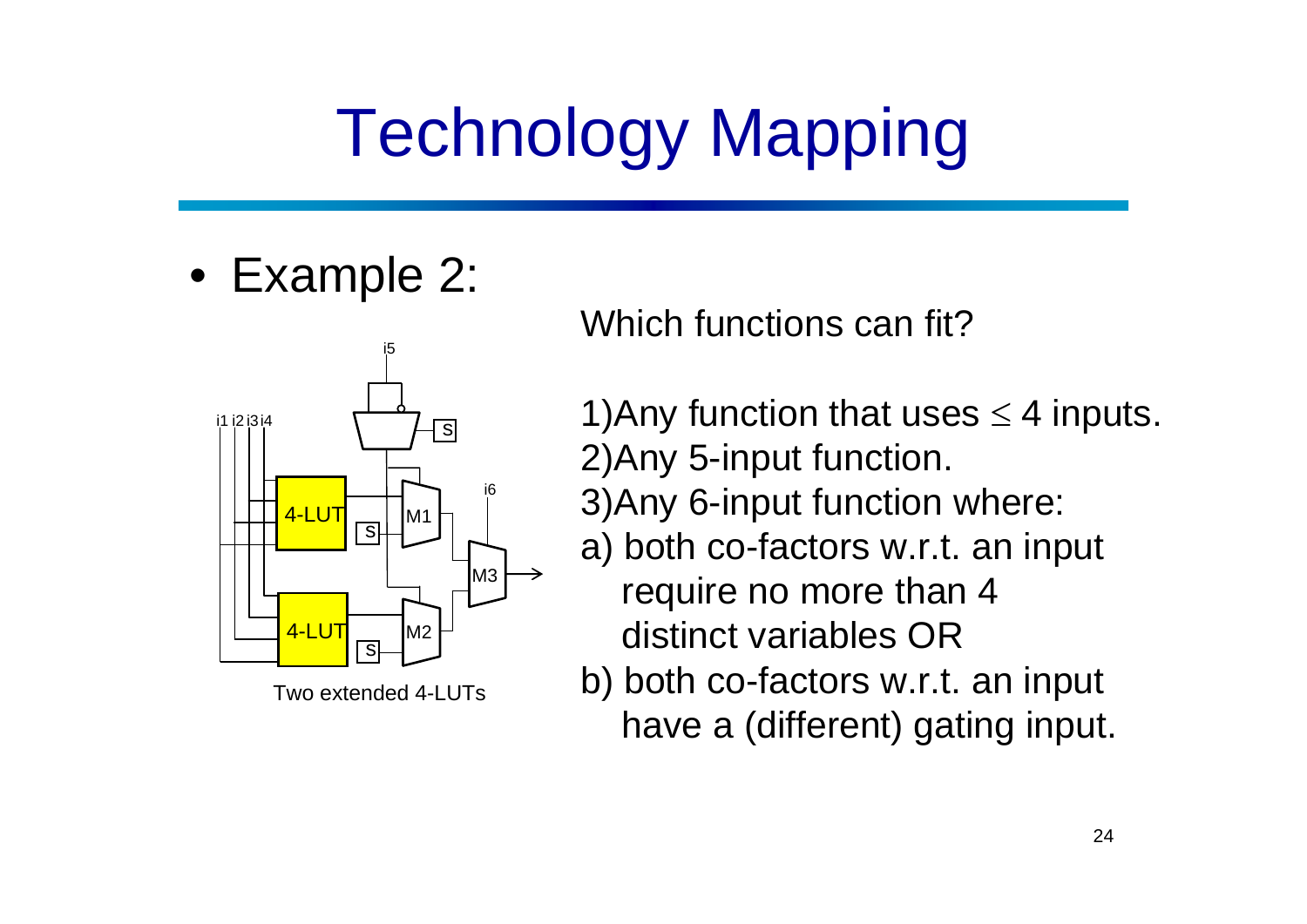# **Methodology**

- Two metrics:
	- and the state of the state # of logic elements (area).
	- – Mapped circuit depth [# of logic elements on the critical path] (speed).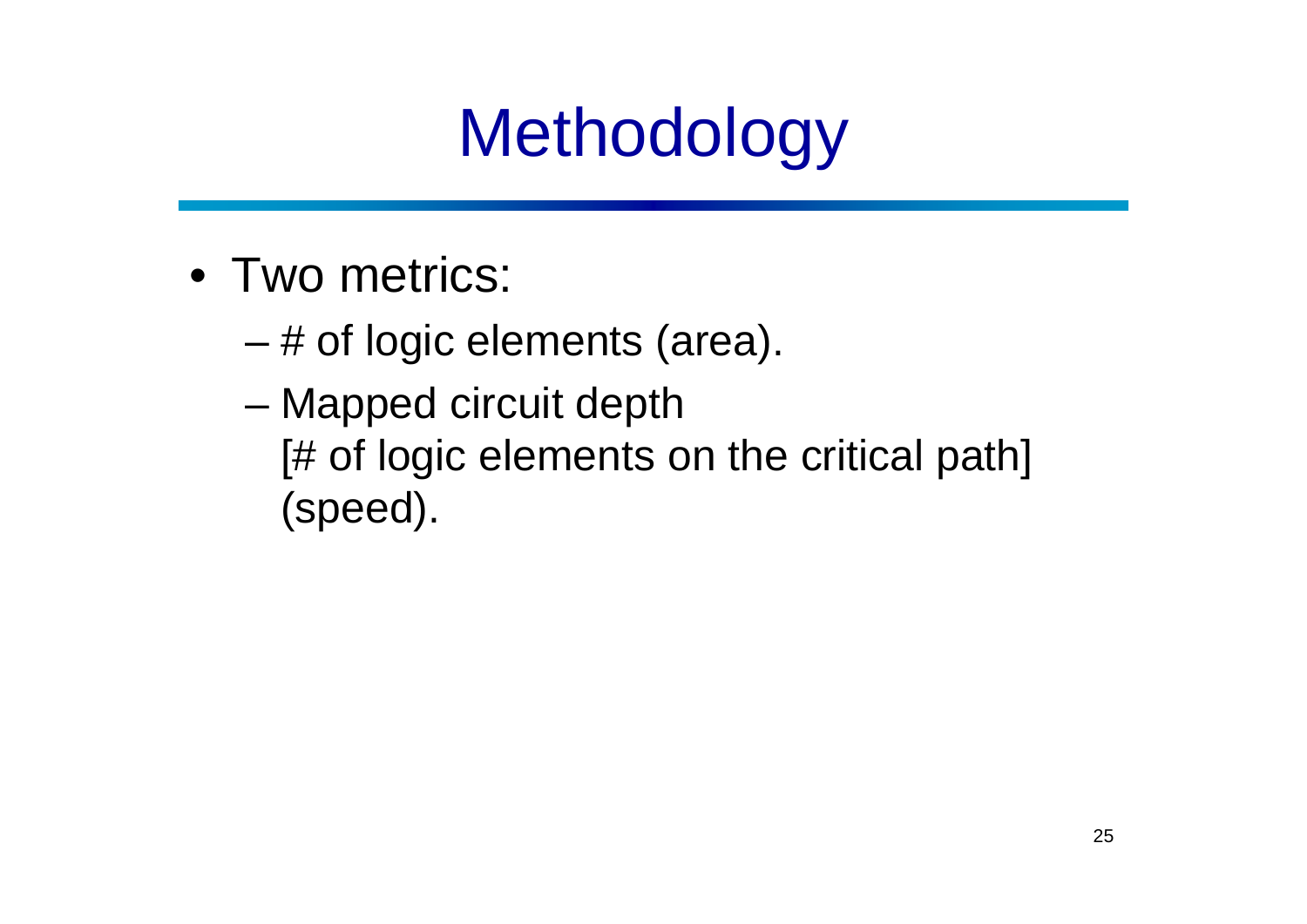# **Methodology**

- 20 MCNC circuits; 13 VPR 5.0 circuits.
	- and the state of the state VPR 5.0 circuits synthesized to BLIF using Quartus 9.1 / QUIP.
- Baseline mapper: priority cuts [ICCAD'07] (if command in depth mode).
- •resyn2 tech. independent synthesis.
- Tech. indep. synth. + mapping run 6 times for each cct & best result taken.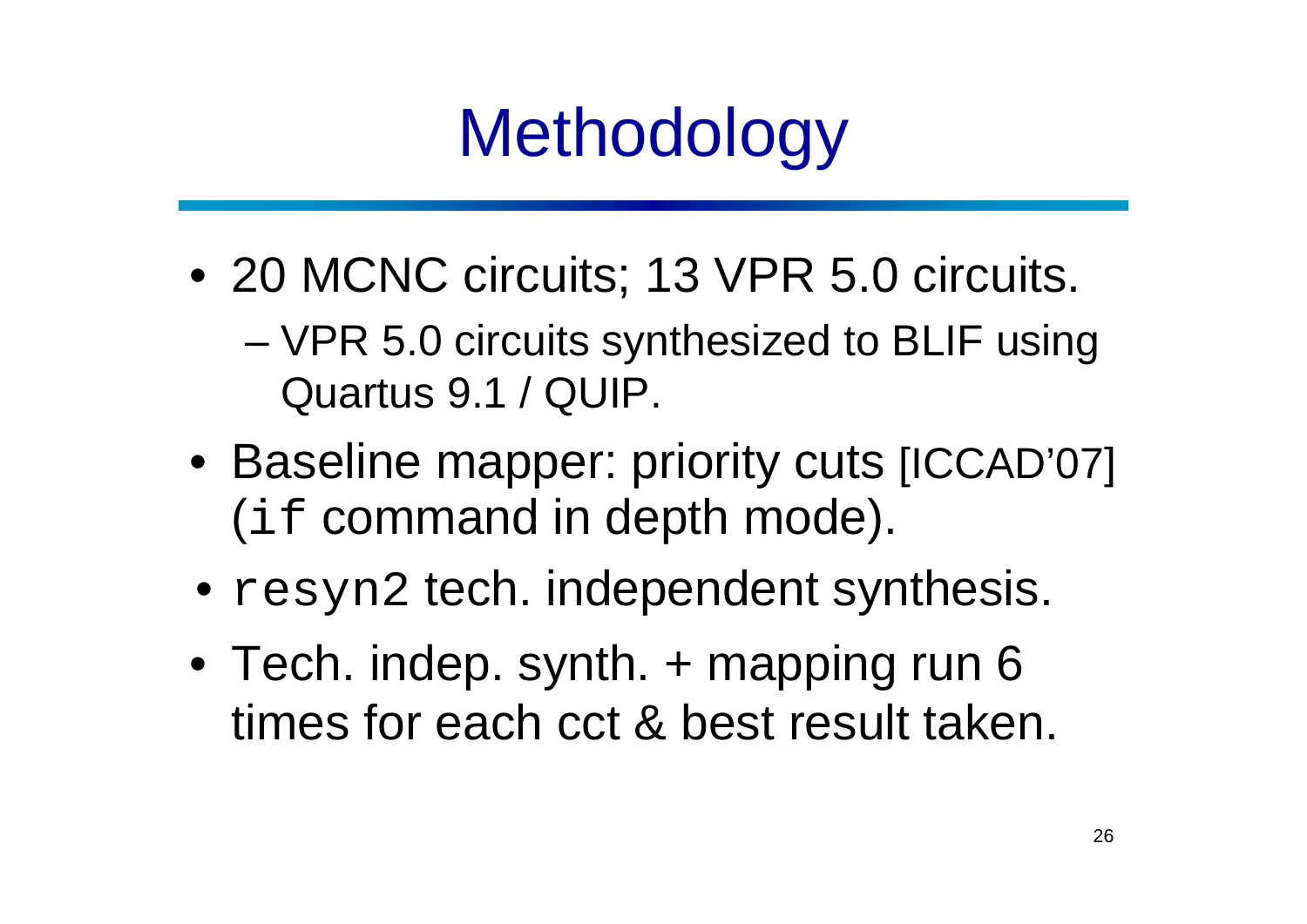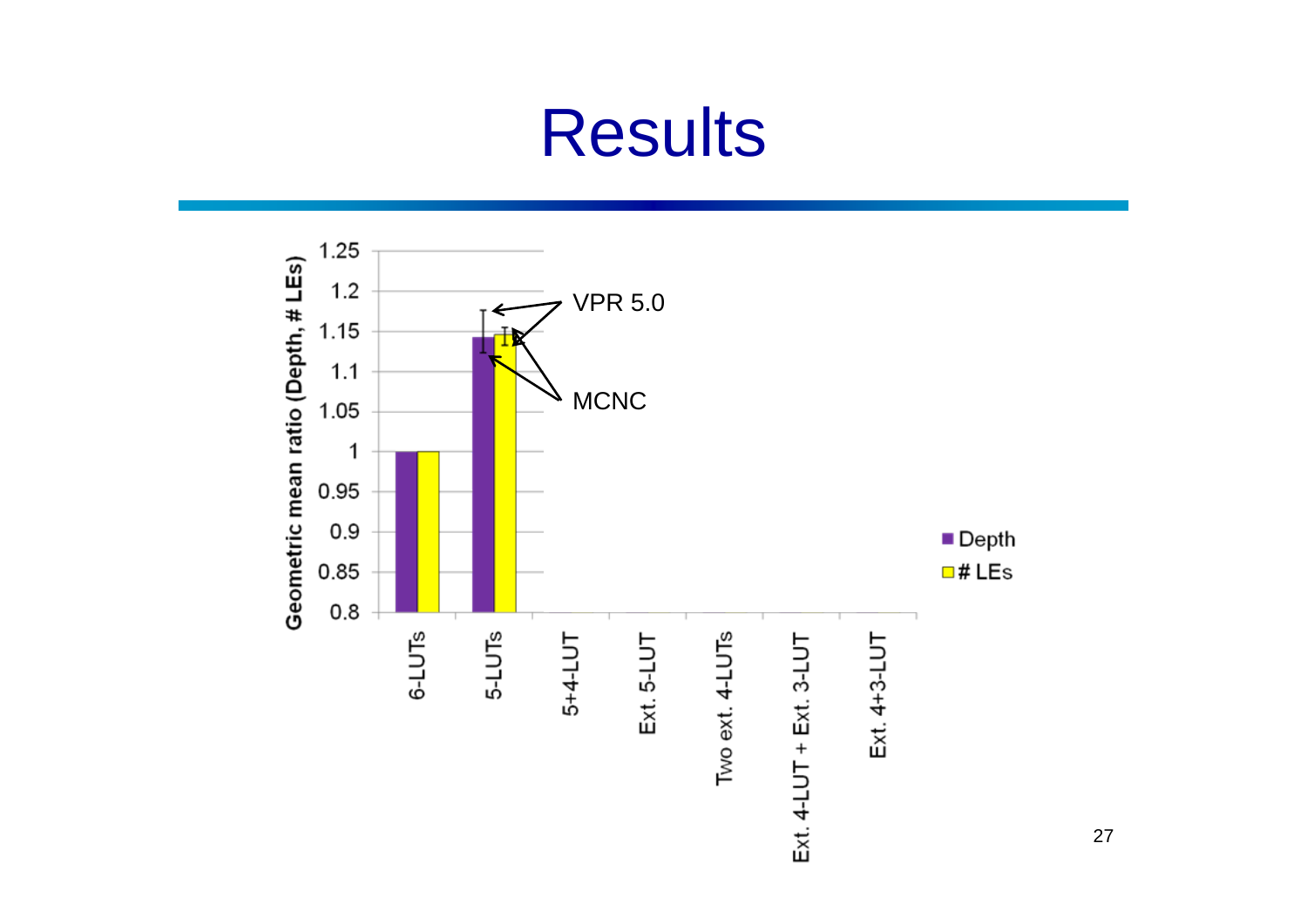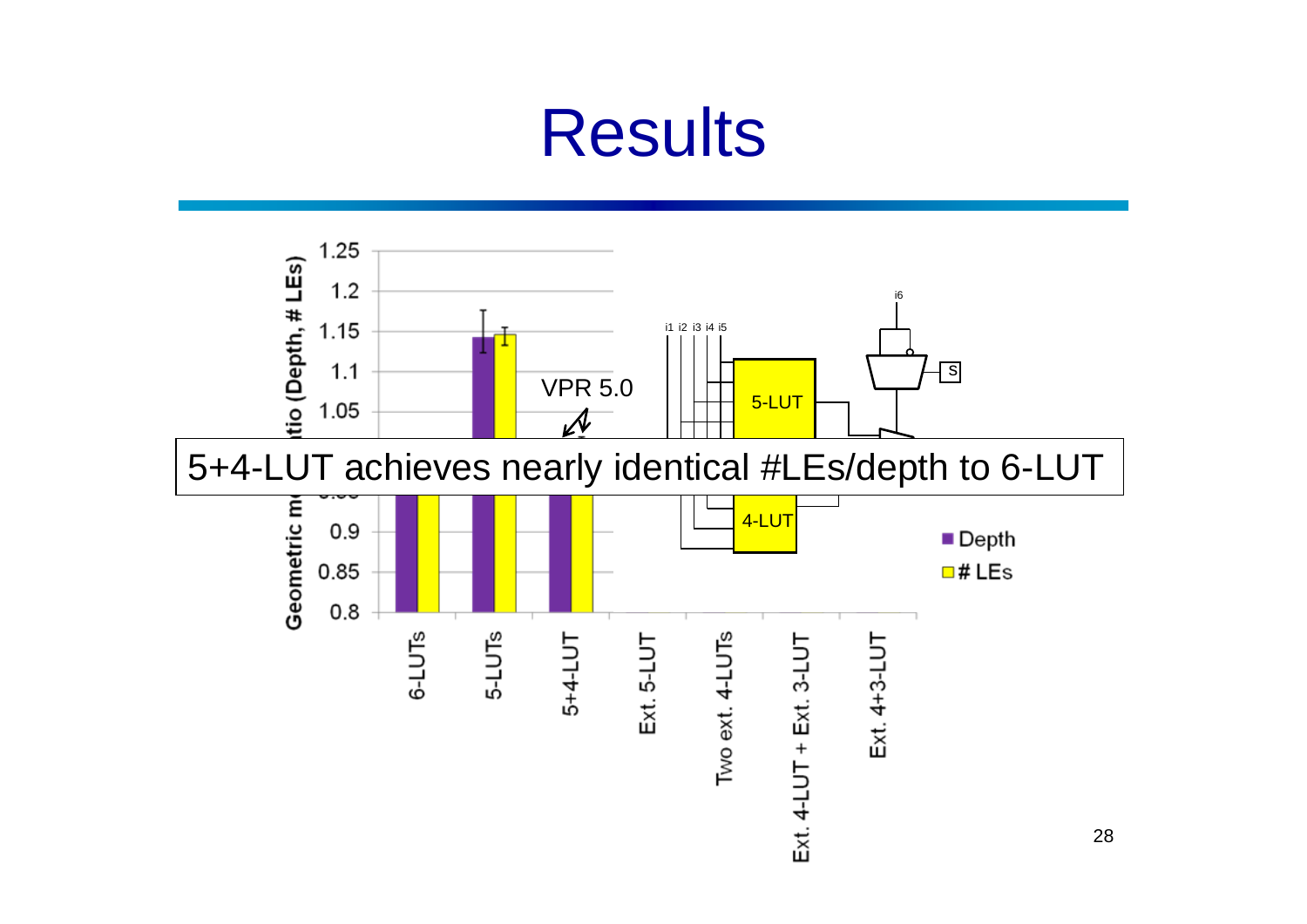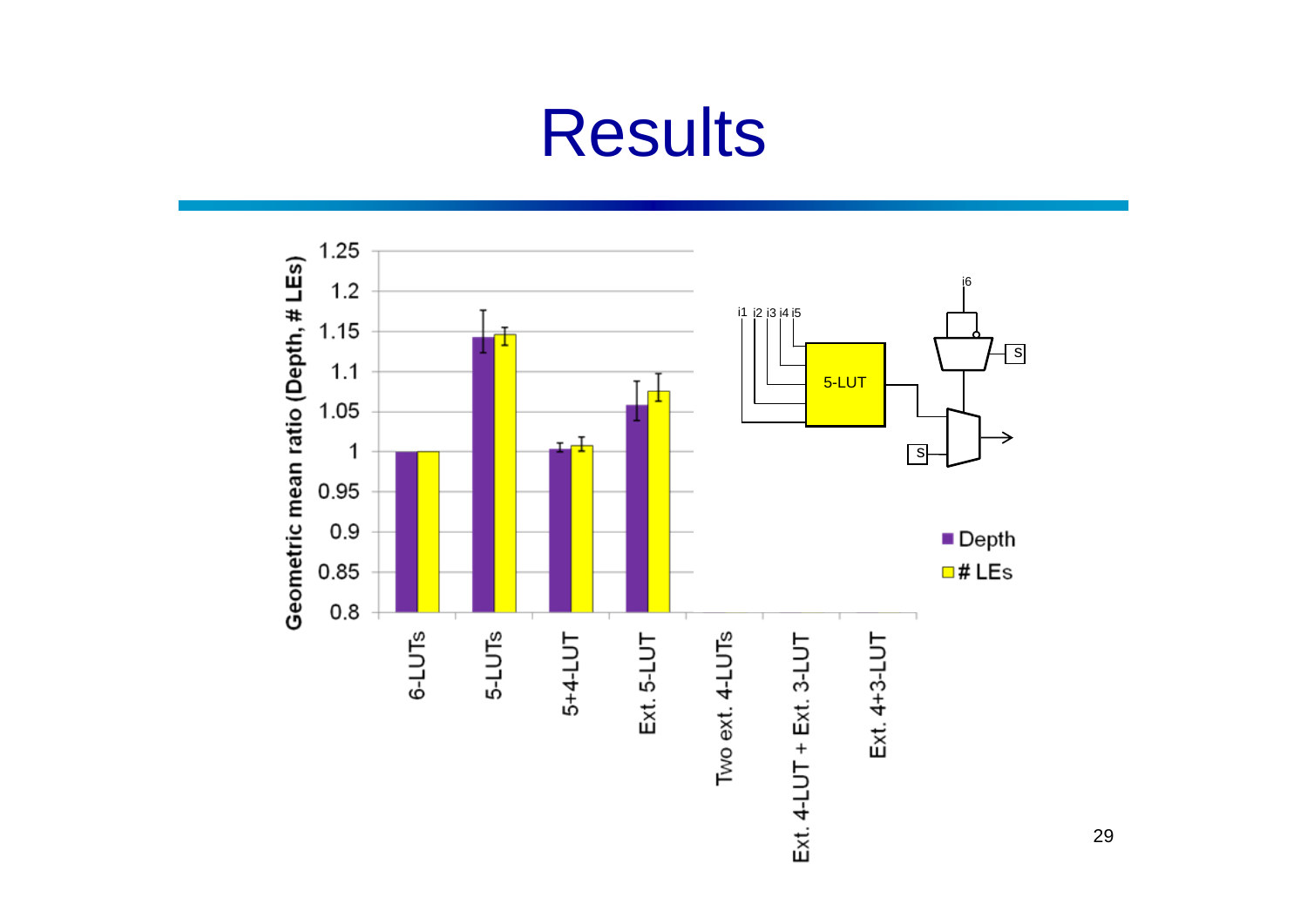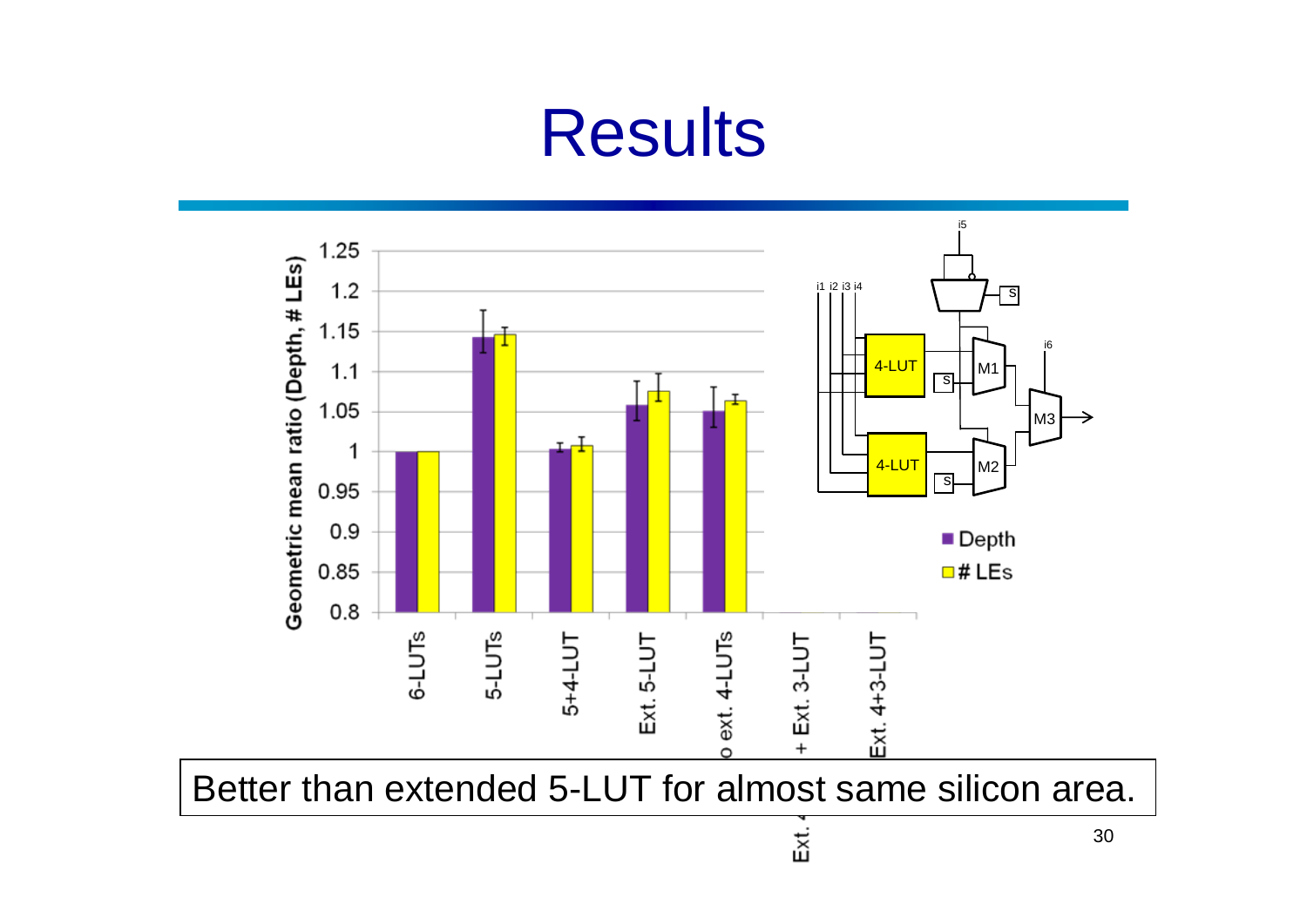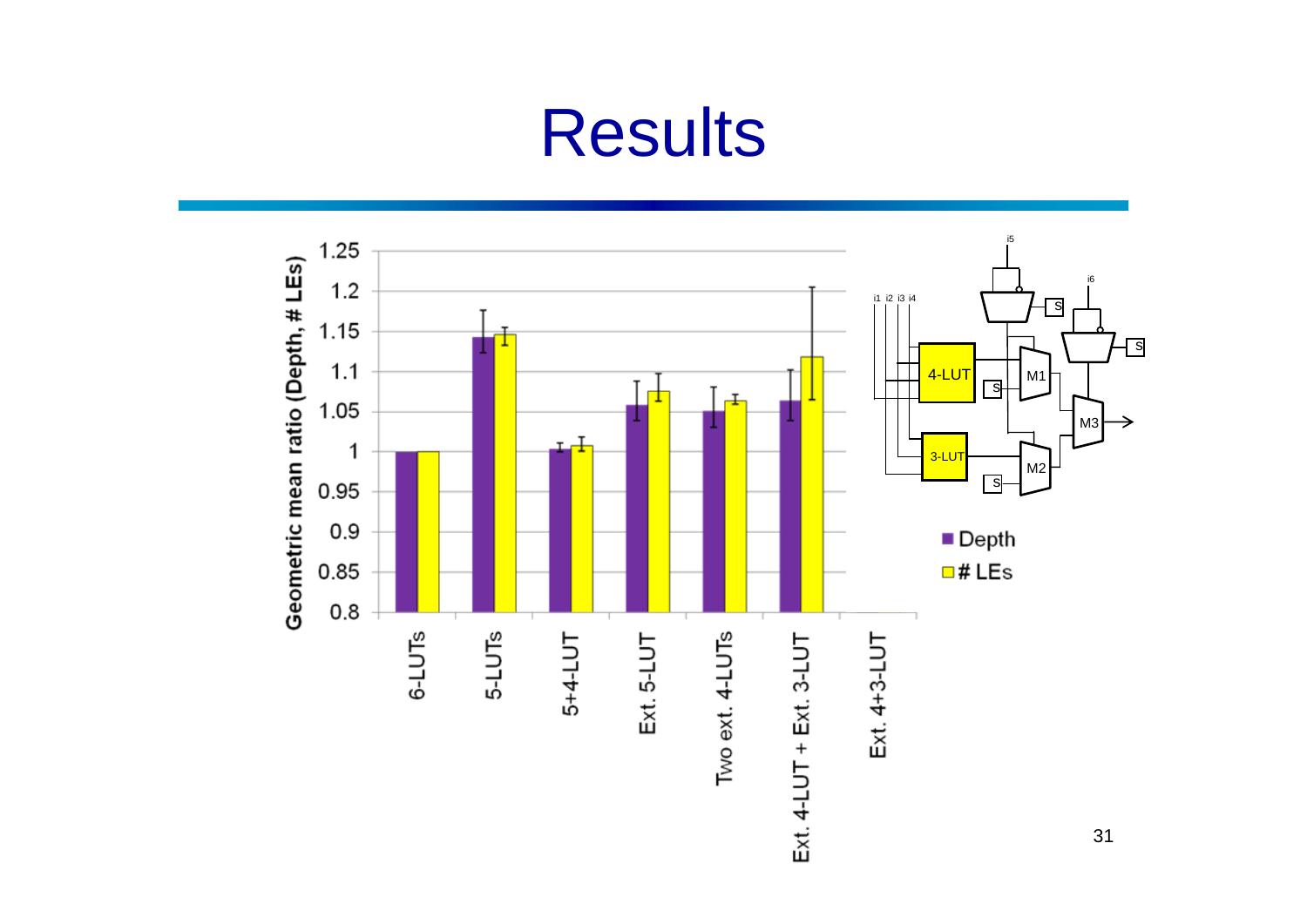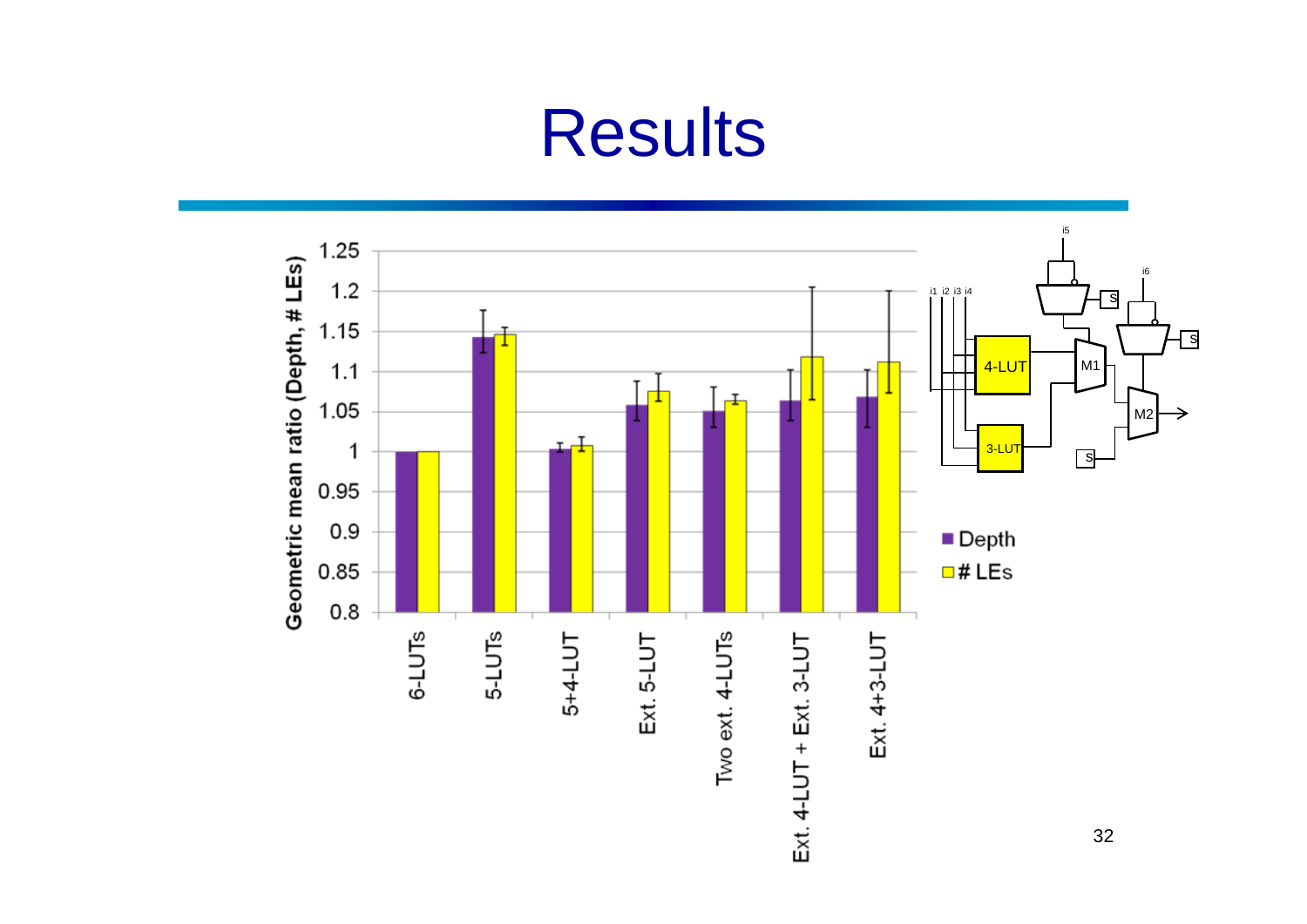#### Overall Logic Density Estimate

• Assume baseline 6-LUT FPGA architecture with core tile silicon area breakdown:

**Links of the Company** 50% routing; 25% LUT; 25% other (FF, carry, etc).

• Assume LUT portion reduced in proportion to # SRAM cells in LE.

| Architecture          | <b>SRAM cells</b> | Ratio vs. 6-LUTs |                              |
|-----------------------|-------------------|------------------|------------------------------|
| 6-LUT                 | 64                | 1.00             | Si area relative to          |
| 5-LUT                 | 32                | 0.50             | baseline $arch =$            |
| $5$ -LUT + 4-LUT      | 49                | 0.77             |                              |
| <b>Extended 5-LUT</b> | 34                | 0.53             | $f X (75\% + 25\% X s)$      |
| Two ext. 4-LUTs       | 35                | 0.55             | Л                            |
| Ext. $4$ -LUT +       |                   |                  |                              |
| Ext. 3-LUT            | 28                | 0.44             |                              |
| Extended 4-LUT        |                   |                  | Ratio of # SRAM cells        |
| $+3-LUT$              | 27                | 0.42             | Ratio of # of<br>$\leq$ = 1) |
|                       |                   |                  | LEs needed $(>=1)$           |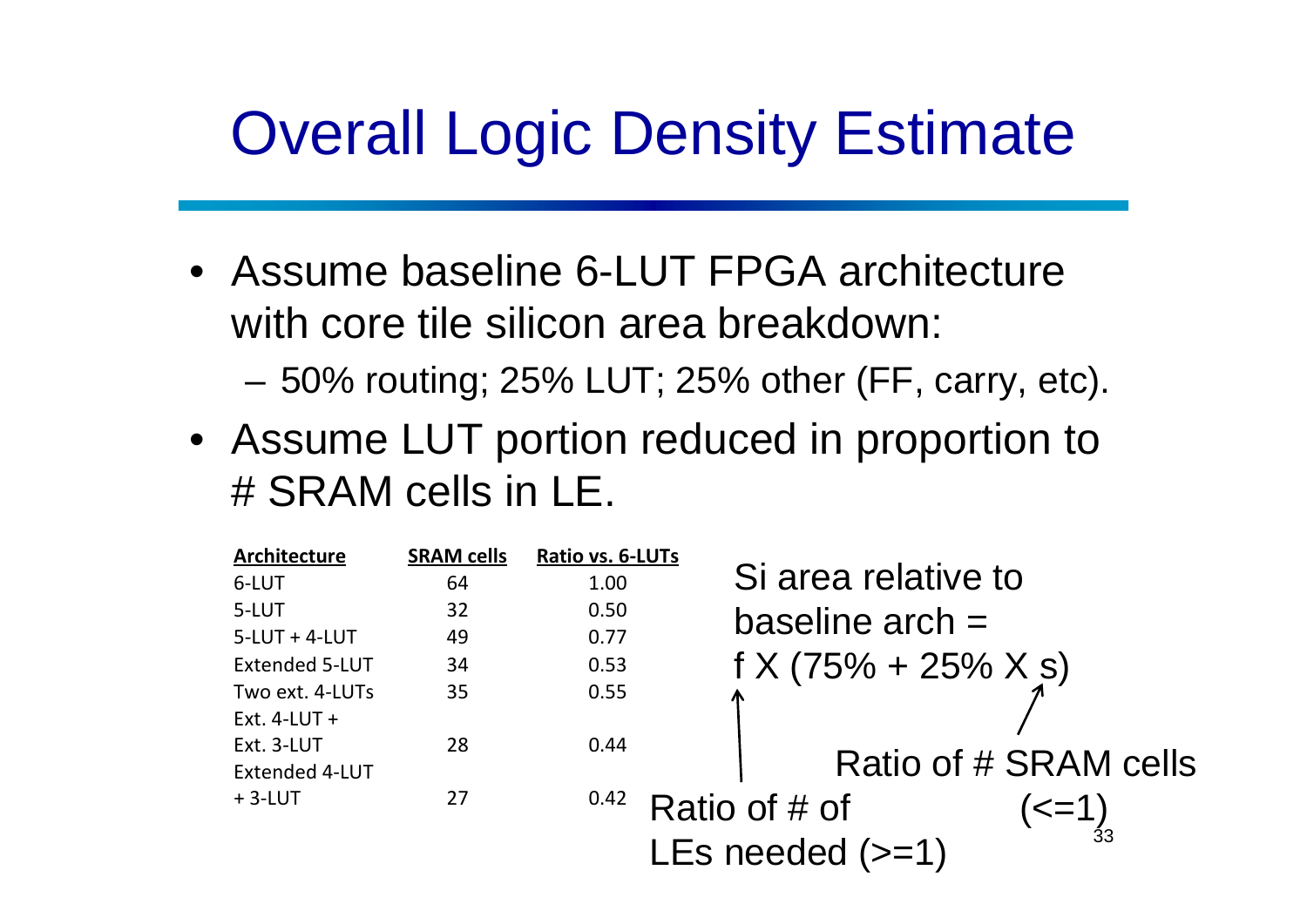### Area & Area-Depth Product

• Average across **33** circuits:

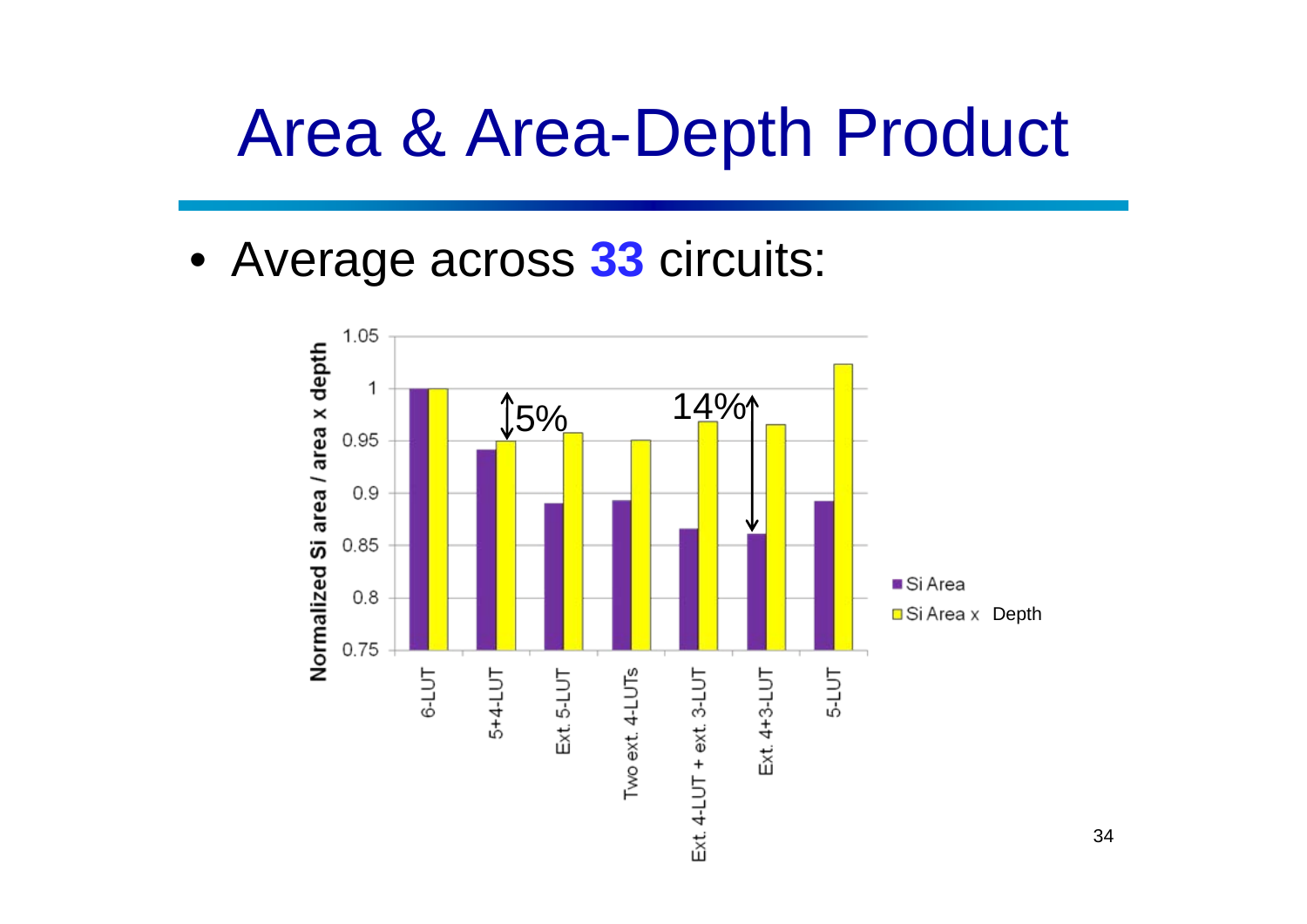# **Summary**

• Logic functions very often have *trimming inputs*.

**Links of the Company** Inspire new logic element architectures.

• New elements can achieve estimated 14% improvement in logic density vs. 6-LUTs; 5% improvement in area-depth product.

**Links of the Company** May also offer power benefits.

- Results for 7-input elements in paper.
- Future work: don't cares; fracturable LUTs.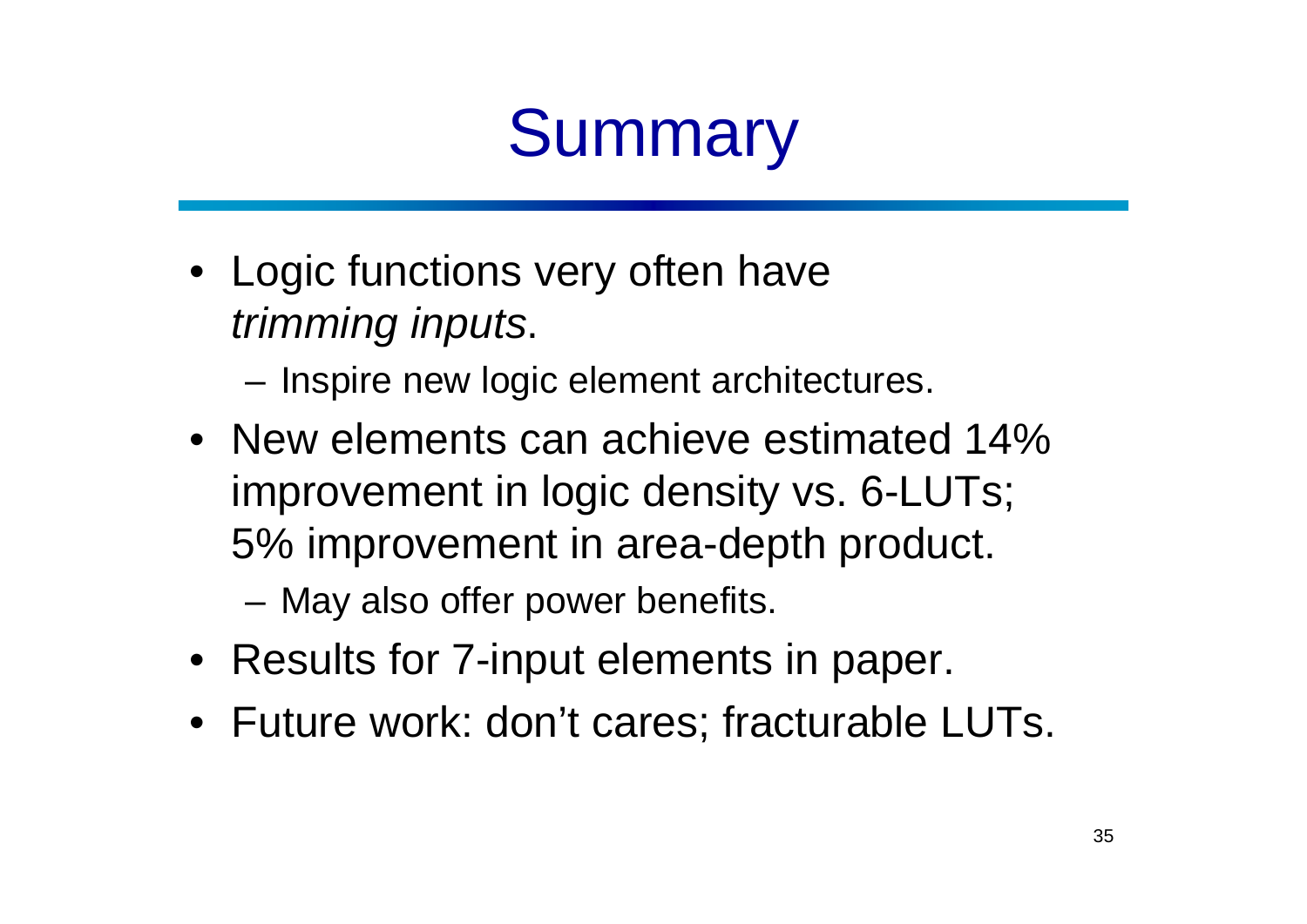#### Back-Up Slides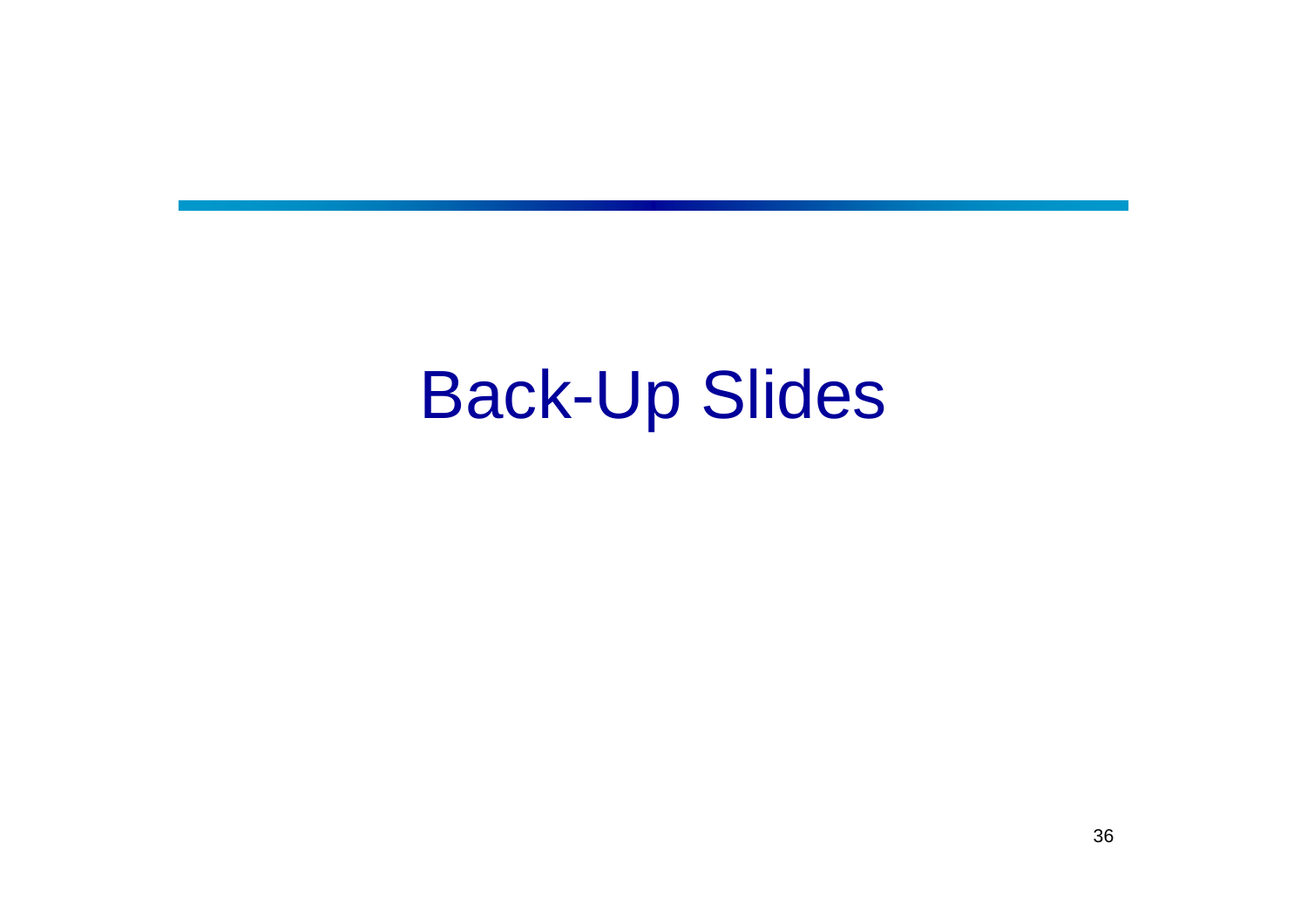|                                   | <b>6-LUTS</b>  |             | 5+4-LUT        |             | Ext. 5-LUT     |             | Two ext. 4-LUTs |             | Ext. $4 + Ext.3$ |             | Ext. 4+3-LUT   |             | 5-LUTs         |             |
|-----------------------------------|----------------|-------------|----------------|-------------|----------------|-------------|-----------------|-------------|------------------|-------------|----------------|-------------|----------------|-------------|
| <b>CIRCUIT</b>                    | <b>DEPTH</b>   | <b>AREA</b> | <b>DEPTH</b>   | <b>AREA</b> | <b>DEPTH</b>   | <b>AREA</b> | <b>DEPTH</b>    | <b>AREA</b> | <b>DEPTH</b>     | <b>AREA</b> | <b>DEPTH</b>   | <b>AREA</b> | <b>DEPTH</b>   | <b>AREA</b> |
| alu4                              | 5              | 774         | 5              | 774         | 6              | 751         | 6               | 760         | 6                | 734         | 6              | 751         | 6              | 866         |
| apex2                             | 6              | 868         | 6              | 868         | 6              | 906         | 6               | 906         | 6                | 901         | 6              | 906         | $\overline{7}$ | 990         |
| apex4                             | 5              | 752         | 5              | 752         | 5              | 766         | 5               | 769         | 5                | 762         | 5              | 766         | 6              | 840         |
| bigkey                            | 3              | 579         | 3              | 579         | 3              | 691         | 3               | 689         | 3                | 691         | 3              | 692         | 3              | 806         |
| clma                              | 10             | 2795        | 10             | 2767        | 10             | 3231        | 10              | 2917        | 10               | 3044        | 10             | 3237        | 12             | 3179        |
| des                               | 4              | 691         | 4              | 725         | 5              | 848         | 5               | 819         | 5                | 867         | 5              | 845         | 5              | 948         |
| diffeq                            | 8              | 636         | 8              | 643         | 9              | 722         | 9               | 723         | 9                | 733         | 9              | 730         | 9              | 757         |
| dsip                              | 3              | 689         | 3              | 691         | 3              | 691         | 3               | 691         | 3                | 694         | 3              | 692         | 3              | 692         |
| elliptic                          | 10             | 1797        | 10             | 1797        | 11             | 1828        | 11              | 1832        | 11               | 1843        | 11             | 1842        | 12             | 1873        |
| ex1010                            | 6              | 2452        | 6              | 2456        | 6              | 2505        | 6               | 2517        | 6                | 2500        | 6              | 2505        | $\overline{7}$ | 2755        |
| ex5p                              | 5              | 504         | 5              | 468         | 5              | 497         | 5               | 518         | 5                | 512         | 5              | 517         | 5              | 594         |
| frisc                             | 13             | 1735        | 13             | 1740        | 13             | 1832        | 13              | 1834        | 13               | 1835        | 13             | 1835        | 14             | 1842        |
| misex3                            | 5              | 723         | 5              | 723         | 5              | 745         | 5               | 746         | 5                | 741         | 5              | 751         | 6              | 811         |
| pdc                               | $\overline{7}$ | 1948        | $\overline{7}$ | 1980        | $\overline{7}$ | 2025        | $\overline{7}$  | 2071        | $\overline{7}$   | 2035        | $\overline{7}$ | 2025        | $\overline{7}$ | 2495        |
| s298                              | 8              | 641         | 8              | 641         | 8              | 665         | 8               | 648         | 8                | 663         | 8              | 666         | 9              | 731         |
| s38417                            | $\overline{7}$ | 2567        | $\overline{7}$ | 2551        | $\overline{7}$ | 2998        | $\overline{7}$  | 2917        | $\overline{7}$   | 3076        | $\overline{7}$ | 3024        | 8              | 3068        |
| s38584.1                          | 6              | 2287        | 6              | 2287        | 6              | 2553        | 6               | 2431        | 6                | 2509        | 6              | 2554        | $\overline{7}$ | 2688        |
| seq                               | 5              | 780         | 5              | 786         | 5              | 813         | 5               | 812         | 5                | 809         | 5              | 805         | 5              | 908         |
| spla                              | 6              | 1670        | 6              | 1698        | $\overline{7}$ | 1671        | 6               | 1804        | $\overline{7}$   | 1689        | 6              | 1800        | $\overline{7}$ | 1906        |
| tseng                             | 8              | 647         | 8              | 651         | 8              | 680         | 8               | 679         | 8                | 703         | 8              | 703         | 9              | 692         |
|                                   |                |             |                |             |                |             |                 |             |                  |             |                |             |                |             |
| <b>GEOMEAN (STD 20 CIRCUITS):</b> | 6.08           | 1075.16     | 6.08           | 1076.38     | 6.32           | 1143.29     | 6.27            | 1138.85     | 6.32             | 1144.99     | 6.27           | 1153.47     | 6.82           | 1241.43     |
| <b>RATIO VS 6-LUTS:</b>           |                |             | 1.000          | 1.001       | 1.039          | 1.063       | 1.031           | 1.059       | 1.039            | 1.065       | 1.031          | 1.073       | 1.123          | 1.155       |